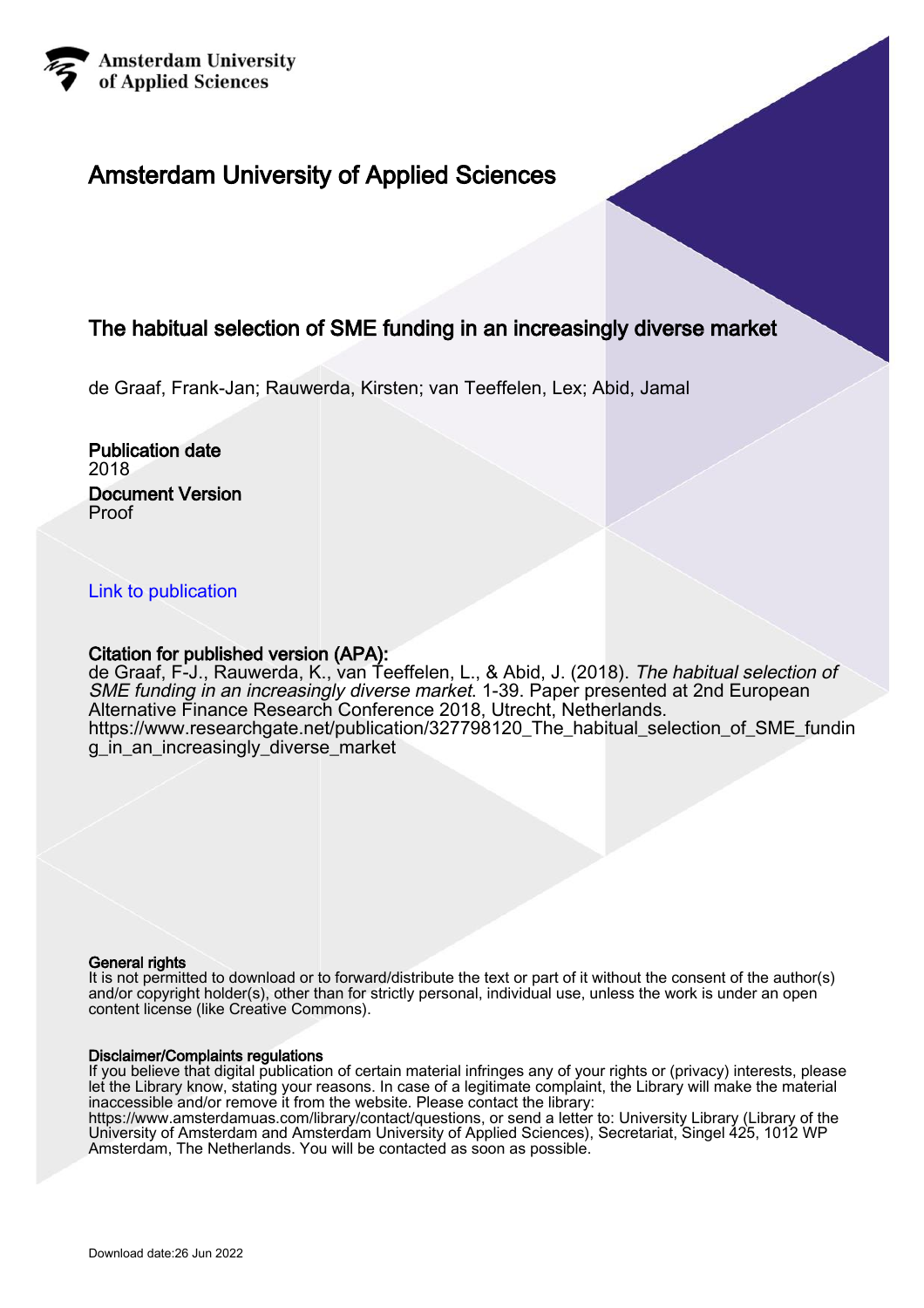See discussions, stats, and author profiles for this publication at: [https://www.researchgate.net/publication/327798120](https://www.researchgate.net/publication/327798120_The_habitual_selection_of_SME_funding_in_an_increasingly_diverse_market?enrichId=rgreq-6d17cc442138fc2731265c08099276ce-XXX&enrichSource=Y292ZXJQYWdlOzMyNzc5ODEyMDtBUzo3Nzk3NzYwMzM4MjA2NzVAMTU2MjkyNDUwMjkwNg%3D%3D&el=1_x_2&_esc=publicationCoverPdf)

# [The habitual selection of SME funding in an increasingly diverse market](https://www.researchgate.net/publication/327798120_The_habitual_selection_of_SME_funding_in_an_increasingly_diverse_market?enrichId=rgreq-6d17cc442138fc2731265c08099276ce-XXX&enrichSource=Y292ZXJQYWdlOzMyNzc5ODEyMDtBUzo3Nzk3NzYwMzM4MjA2NzVAMTU2MjkyNDUwMjkwNg%3D%3D&el=1_x_3&_esc=publicationCoverPdf)

**Conference Paper** · October 2018

| <b>CITATIONS</b><br>0 |                                                                                                                                                     | READS<br>141 |                                                                                                                                                                 |
|-----------------------|-----------------------------------------------------------------------------------------------------------------------------------------------------|--------------|-----------------------------------------------------------------------------------------------------------------------------------------------------------------|
| 4 authors:            |                                                                                                                                                     |              |                                                                                                                                                                 |
|                       | Frank Jan De Graaf<br>Amsterdam University of Applied Sciences/Centre for Applied Research on Econo<br>54 PUBLICATIONS 220 CITATIONS<br>SEE PROFILE |              | <b>Kirsten Rauwerda</b><br>Amsterdam University of Applied Sciences/Centre for Applied Research on Educat<br>11 PUBLICATIONS 10 CITATIONS<br><b>SEE PROFILE</b> |
|                       | Lex Van Teeffelen<br>Hogeschool Utrecht<br>89 PUBLICATIONS 207 CITATIONS<br><b>SEE PROFILE</b>                                                      |              | Jamal Abid<br>Amsterdam University of Applied Sciences/Centre for Applied Research on Educat<br>4 PUBLICATIONS 1 CITATION<br><b>SEE PROFILE</b>                 |

**Some of the authors of this publication are also working on these related projects:**

**Project** 

MKB Overname Monitor [View project](https://www.researchgate.net/project/MKB-Overname-Monitor?enrichId=rgreq-6d17cc442138fc2731265c08099276ce-XXX&enrichSource=Y292ZXJQYWdlOzMyNzc5ODEyMDtBUzo3Nzk3NzYwMzM4MjA2NzVAMTU2MjkyNDUwMjkwNg%3D%3D&el=1_x_9&_esc=publicationCoverPdf)

Craftsmanship in finance & accounting [View project](https://www.researchgate.net/project/Craftsmanship-in-finance-accounting?enrichId=rgreq-6d17cc442138fc2731265c08099276ce-XXX&enrichSource=Y292ZXJQYWdlOzMyNzc5ODEyMDtBUzo3Nzk3NzYwMzM4MjA2NzVAMTU2MjkyNDUwMjkwNg%3D%3D&el=1_x_9&_esc=publicationCoverPdf) Project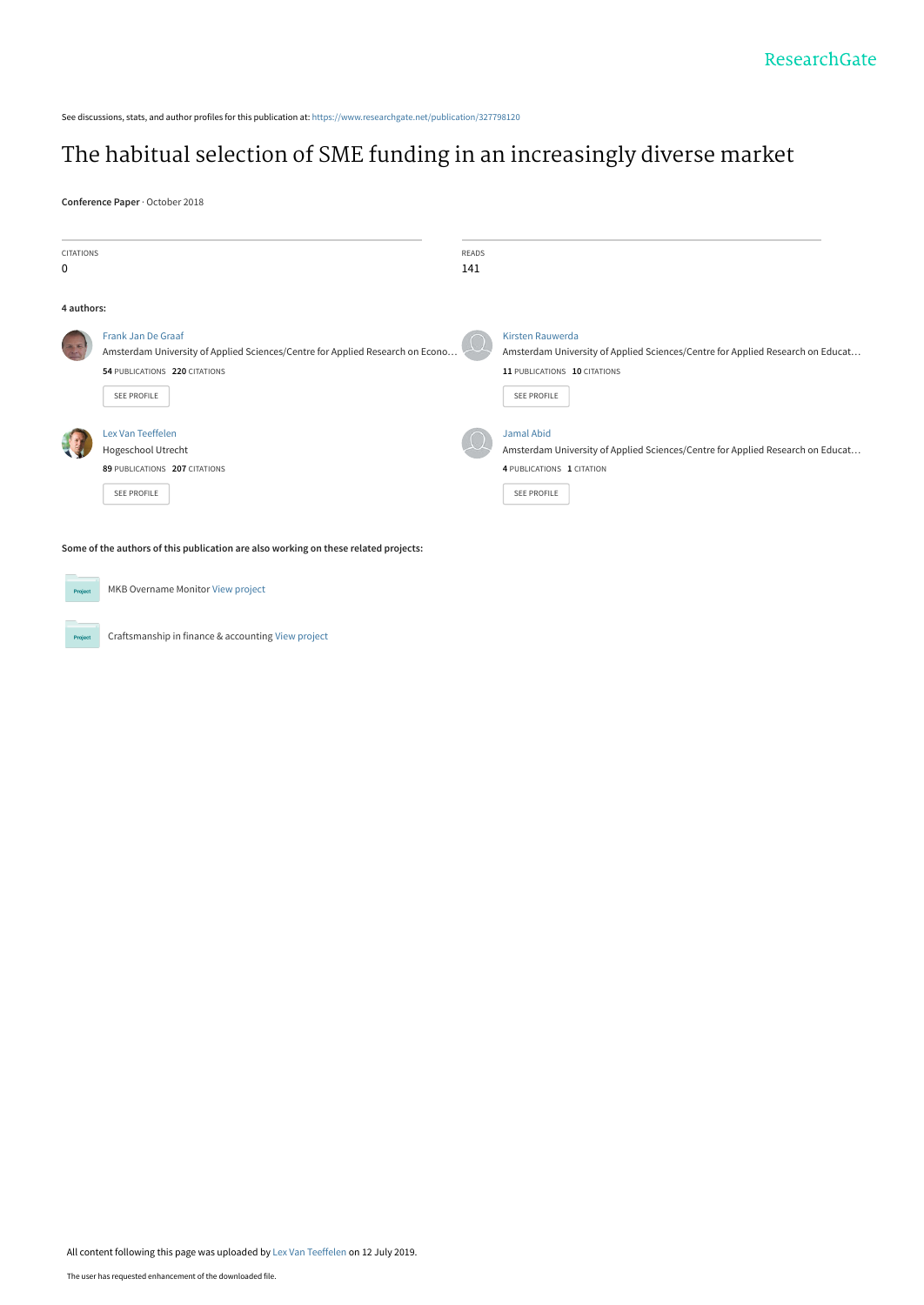Paper for presentation to the European Alternative Finance Research Conference

2 October 2018, Utrecht University, the Netherlands

## **The selection, Based on Habit, of SME Financing in an Increasingly Diverse Market**

Frank-Jan de Graaf Kirsten Rauwerda Lex van Teeffelen Jamal Abid

*DRAFT VERSION, DO NOT QUOTE*

Over the past 10 years, different types of financing have become available in the Netherlands. It is now possible to combine bank loans, crowdfunding loans and risk capital. Moreover, fintech applications lower the threshold for applications and reduce response times from weeks to just days or even hours. Fraser, Bhaumik and Wright (2015) point out there is a lack of knowledge of the cognitive process involved in selecting SME financing. This paper looks into the selection process financial advisers use, against the backdrop of the growing range of funding possibilities. To assess this process, we try to understand dominant habits and related heuristics.

Within our explorative study, 19 experienced and independent SME financial advisers were interviewed. The questions address their knowledge, skills, experiences and choices in the selection process on the financing or refinancing of working capital and growth. Taking a grounded theoretical approach, we use Atlas TI to label all answers and statements step by step. The findings suggest a strong bias of decision-making towards the more traditional banking products. Yet advisers state they are aware of, and familiar with, other solutions. We have also found that fintech solutions are hardly used to prepare financing solutions up front. Financial advisers estimate the likelihood of acceptance by a few financial providers they know well within their personal network.

We suggest that there is a behavioural approach to financing in the day-to-day decisions made by financial advisers. As long as automated selections are not fully transparent and are unable to combine all types of financing up front, financial advisers will be guided by habit or by availability, confirmation and affect heuristics, rather than looking for new financing solutions and combinations*.*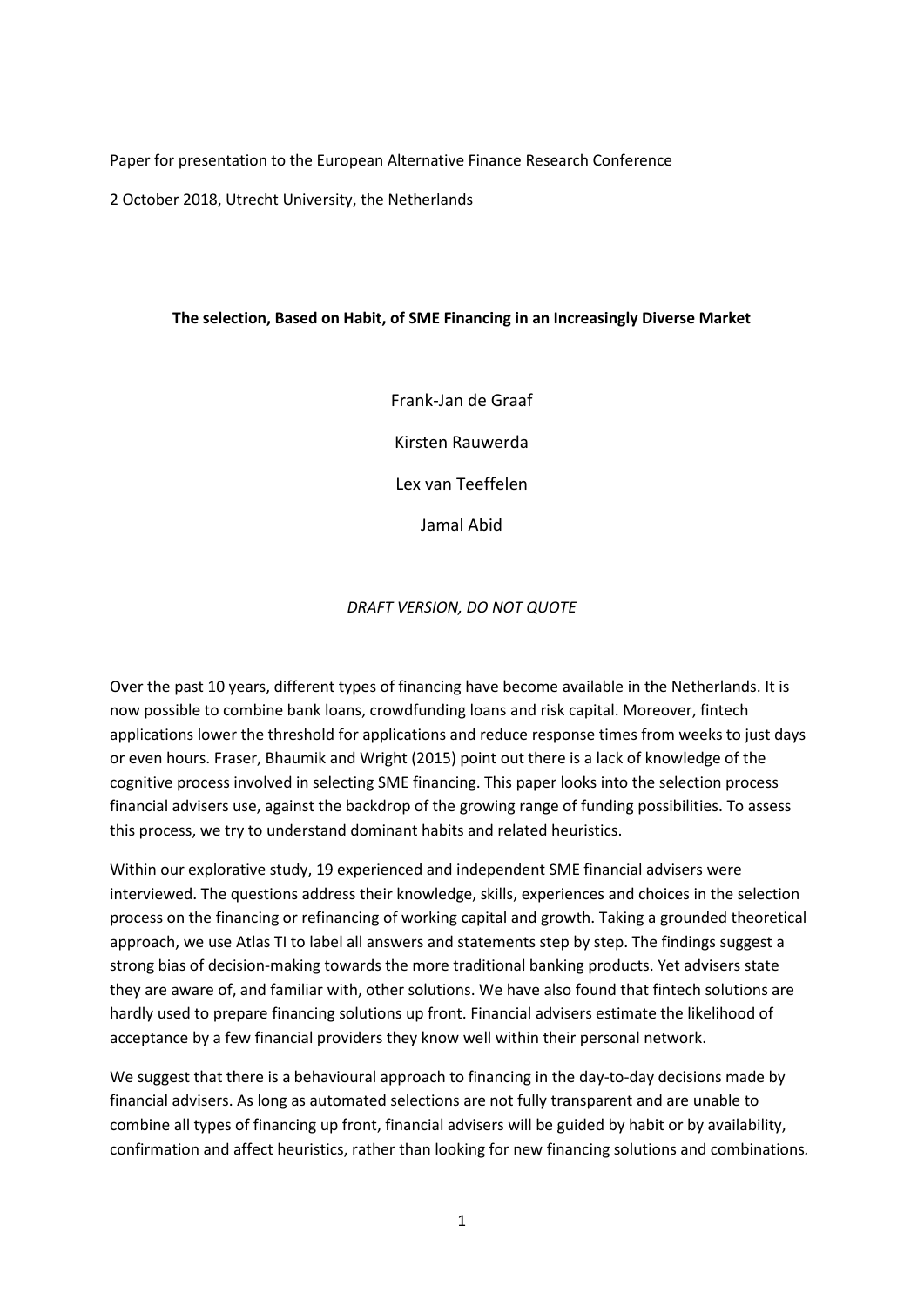#### **INTRODUCTION**

This qualitative study seeks to produce insights into how financial advisers settle on a particular recommendation. These insights may be based on academic theory, but also on knowledge and experience that cannot be traced back directly to existing theories. The aim is to gain insights into how professionals—in this case financial advisers to small-to-mediumsized enterprises, or SMEs—come to a decision on financing. To what extent are one and another convention or custom involved, and how do these relate to conventional economic theory? To answer this question, we describe decision-making processes and link this description to recent heuristics-related academic insights into behaviour. In the process, we also show the possibilities—and the *im*possibilities—involved in tracing heuristics.

Very little is known about the choices made by advisers in financing SMEs (Fraser *et al* 2015). Financing theory offers some general insights, which have been tested for the most part at large companies. On the one hand, there are the neo-classical economic theories such as pecking-order theory and growth-cycle theory. They start with the basic assumption that a selection process takes place on the basis of 'rational' economic considerations. In this connection, 'rationality' means a certain economic logic in accordance with which those involved choose the best economic solution—a solution that offers an actor the highest value at the lowest cost. We speak of 'rational' or 'economic' considerations when explicit reference is made to those requirements of financiers that are formulated in economic terms, such as solvency, profitability and liquidity. The word 'rational' is also used here in everyday usage when reference is made to an economic consideration. This 'rationality' is discussed in detail in the interviews we have conducted with advisers and is explicitly referred to in the interview protocol (see Appendix 1).

On the other hand, there are finance- and social-psychology-related behavioural theories on how people come to decisions (Simon, 1965; Kahnemann, 2012). These theories focus on the limitations of 'rationality' and on unconscious bias in decision making. On this view, advisers use 'non-rational' maxims or 'rules of thumb' based on their knowledge and experience, and behaviours are determined by habits and conventions that people are often not even aware of. 'Non-rational' thus refers, in particular, to decisions for which it is difficult for the parties concerned to provide an economically logical argument. In our analysis, we look at whether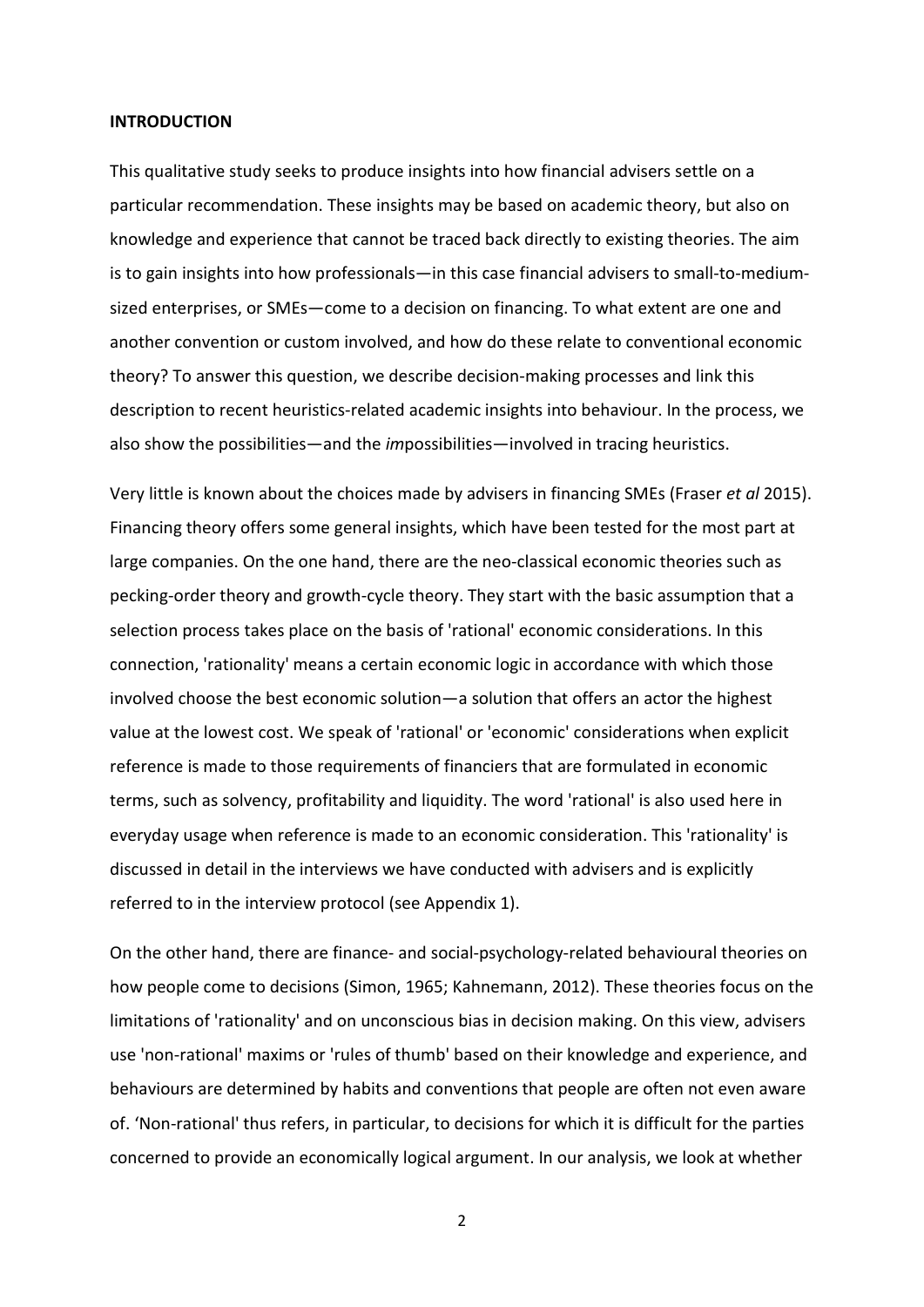advisers give similar answers and make choices that attest to certain 'customs', without this being particularly 'logical' from an economics standpoint. For example, we notice at one point that some advisers prefer to call a bank first when it comes to financing issues, regardless of the type of application involved. This is not always logical or rational, because for some applications financiers other than a bank are more suitable. It is, rather, a habit, whereas if the adviser had first made an economically logical assessment, they might have called another party.

These habits are referred to as *heuristics* in socio-psychological theory, but also in behavioural finance. They are rules of thumb—behavioural guidelines that the professional applies, based on knowledge and expertise they have gained, combined with their own experience. These decision-making rules are usually based on certain conventions and routines, and often depend on the organisation or sector involved. These heuristics lead to certain dominant ways of doing things.

Heuristics are not necessarily 'irrational'. Many customs are also 'economically logical', for example because they save time or are easier. Someone wants to pay for speed instead of being helped as inexpensively as possible. Habits become irrational only when they have not been thought through properly, such as in a case where speed is not important, but decisions end up costing more than they should because they are taken in a hurry all the same.

In order to grasp decision-making processes, we make use an 'abductive' methodology (Alvesson and Sköldberg, 2009), which means that we analyse an issue both inductively and deductively. Inductive is that we gradually process interview data into categories of concepts through coding. In and of themselves, these concepts quickly become rather meaningless. What does it mean if the word *bank* is mentioned most often in a particular context? The deductive side of our study is the found in the use of theoretical assumptions. By saying something about people's behaviour in general—that is, by making a number of theoretical assumptions beforehand—we can put the data in context. Through insights about heuristics from Simon, among others, we can search deductively—guided by propositions and descriptions—for expected patterns. In our discussion we will combine these two forms.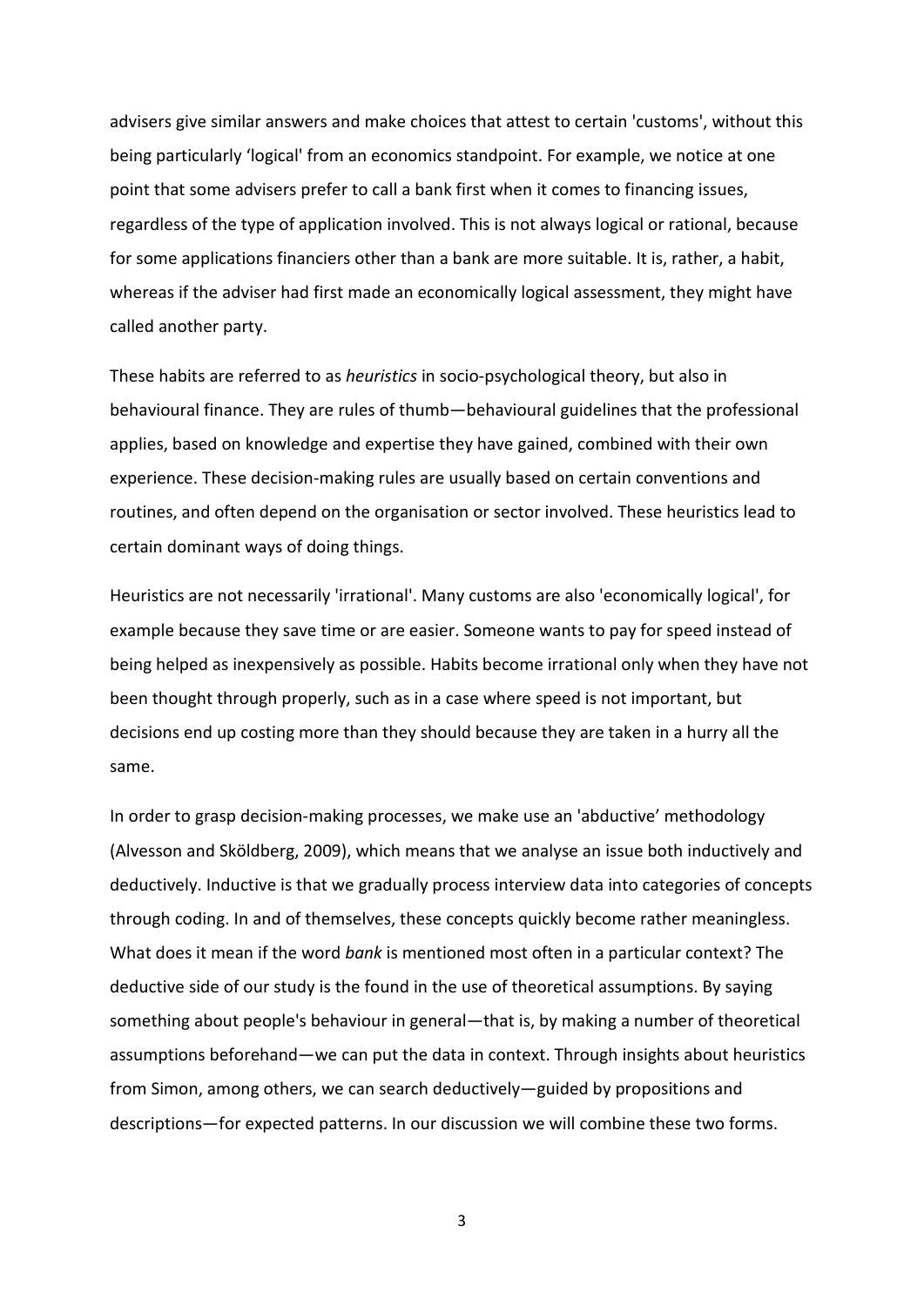The rest of this paper is structured as follows. First. we will discuss existing theory. We will then present four propositions. We will then set out in more detail our method of working and our approach to data collection. We will then discuss the results. Finally, we will discuss the theoretical and practical contributions of this research, as well topics for future research.

#### **THEORY ON SME FINANCING AND ON DECISION-MAKING**

This section describes the current state of knowledge on SME financing and on decisionmaking. These insights are brought together in a number of propositions. First, we look at the nature of loan applications by SMEs and at the role that advisers play. We will then discuss briefly what theory has to say about financing, including the financing of SMEs. It is here that we will look in particular at pecking-order theory and life-cycle theory. After that, we will discuss decision-making processes.

#### *Limited insights into SME financing*

There is very little knowledge about how the structure of SME financing comes into being. In particular, academic research has been done on large companies that have their own treasury departments, as they are called, which coordinate a company's various forms of financing.

There are no treasury departments in micro, small or medium-sized enterprises. Many entrepreneurs lack financial knowledge, and if the company already has a financial department, the accountants are usually primarily responsible for accounting. They often lack knowledge of financing (Van der Veen, Van Teeffelen, Ibrahimovics and Lentz, 2015).

In addition, financial decisions are complex because social, behavioural, and financial factors play a role (Romano, Tanewski and Smyrnios, 2001). In addition, SMEs have greater barriers to overcome in gaining access to financing because of high information asymmetries, agency risks, insufficient collateral and small transaction volumes (Artola and Genre 2011; Ferrando and Griesshaber 2011; Van der Veen, Van Teeffelen, Ibrahimovics and Lentz, 2015; and Rauwerda, Van Teeffelen, and De Graaf, 2016).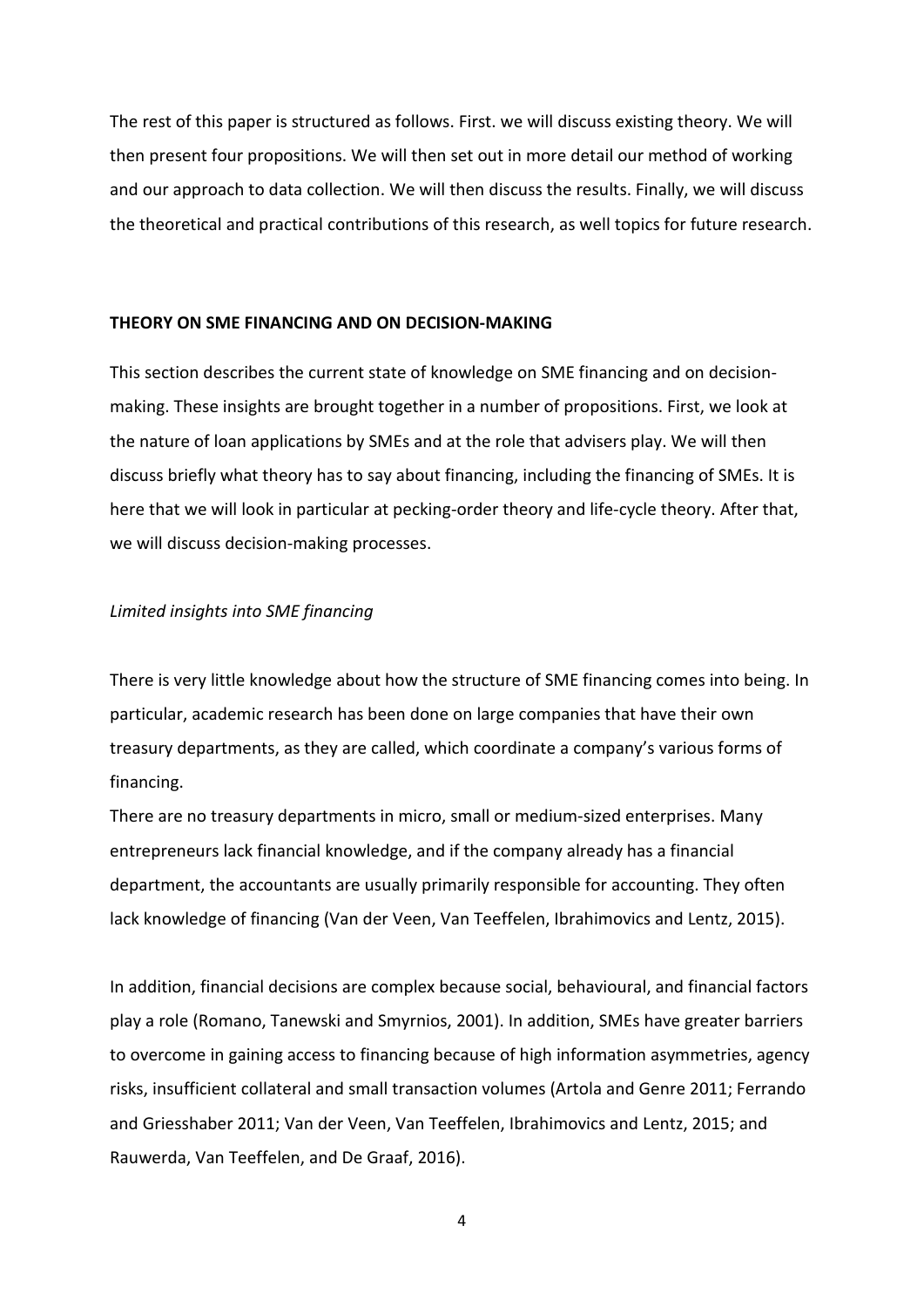The academic literature outlines the aspects that are important in arriving at the right choice of financing. Two theories are important here: pecking-order theory and growth-cycle (or life-cycle) theory. Many publications combine these theories in explaining the availability of credit to companies (Gregory et al. 2005; Berger and Udell, 2006; and Beck and Demirguc-Kunt, 2006).

#### *Pecking-order theory*

The most important theory that is relevant to SME financing is pecking-order theory (Myers, 1984). It assumes that borrowers have an order of preference when it comes to choosing sources of financing. First of all, preference is given to the use of internally available resources, followed by short-term debts and long-term debts, and ultimately share capital. The simple logic behind this is that the use of one's own money is the cheapest ('does not cost' money), that interest must be paid on the bank's money, and that shares are even more expensive, because it will keep costing part of the future profits 'forever'. One refinement that has emerged from pecking-order theory involves the use of friends, family and fools as first providers of venture capital as a company is starting up (Kumar and Rao, 2015).

The empirical literature tests pecking-order theory by means of databases with information from annual reports of corporates or medium-sized enterprises, in which public company data are available (Chittenden, Hall and Hutchinson, 1996; Frank and Goyal, 2003; Mina, Lahr and Hughes, 2013). Results based on analysis of this data support pecking-order theory. This theory is quite general and can be applied to small enterprises only to a very limited extent. For example, pecking-order theory focuses on three main categories—one's own money, loans, and share capital—while around 40 different secondary forms of financing can now be distinguished (Rauwerda, Van Teeffelen and De Graaf, 2016).

#### *Growth-cycle theory*

It is unclear, both in practice and in theory, how the different forms of financing interact with each other, especially if something changes in a company's development. In this respect, growth-cycle theory (Berger and Udell, 1998), offers a number of insights over and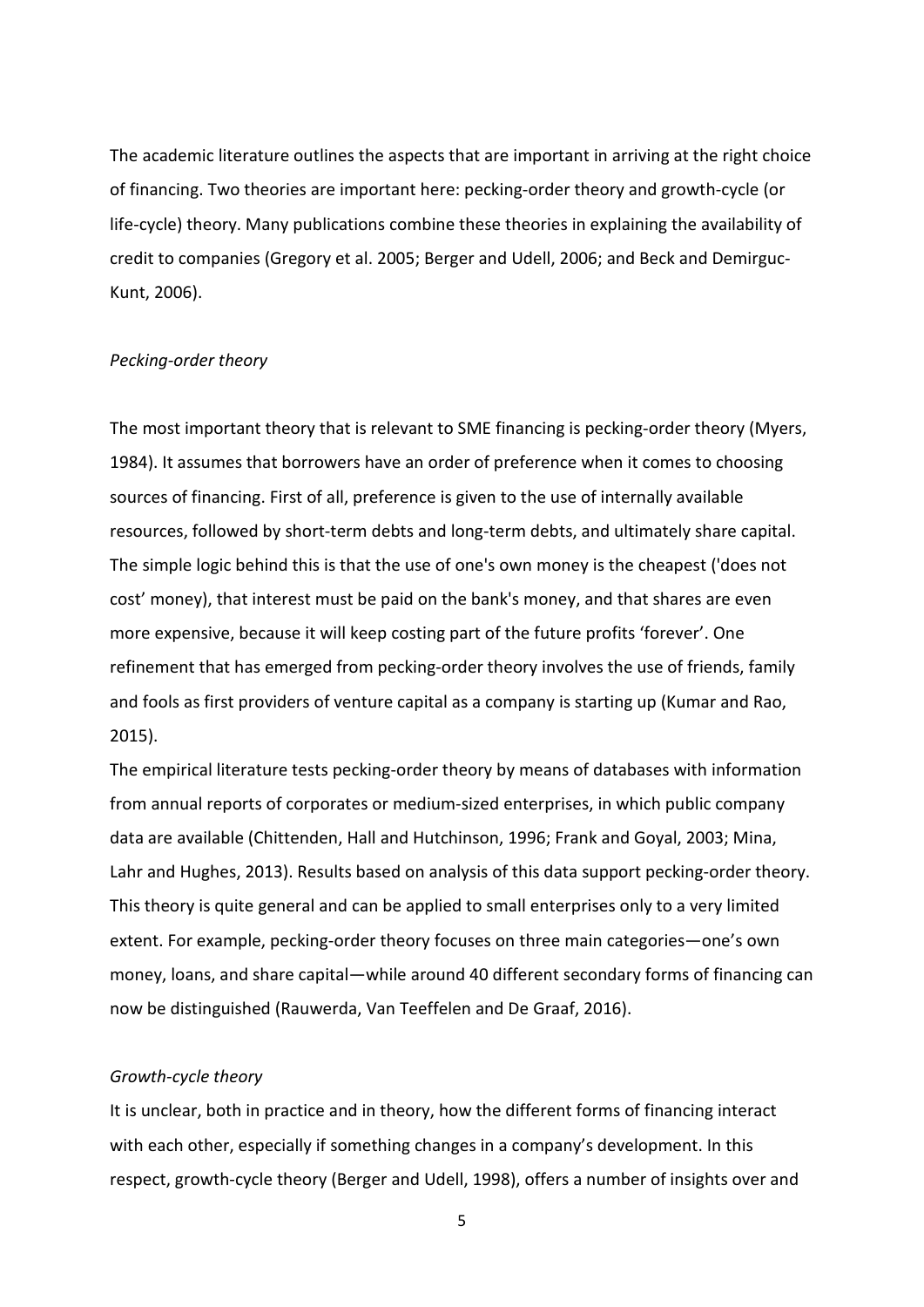above those to be had from pecking-order theory. This theory states that there is a financial growth cycle in which the financial needs and the financing possibilities change as the company grows. The explanation given for these developments is that, as the company grows, more information, that is itself more transparent, becomes available. This means that 'younger' companies are more dependent on insider finance, supplier credit and/or financing from angels. This allows access to venture capital and medium-term loans, followed later on by listed equities and long-term debt. The company is more experienced, and the information has become more transparent. It should be noted that, in the Anglo-Saxon research world, the role of banks is smaller than in Europe (see Duffhues, 2006; ELI, 2011), where bank loans or credits predominate (Van der Veen, Van Teeffelen, Ibrahimovics and Lentz, 2015; and Moritz, Block and Heinz, 2016). Empirical research has led to support for important components of growth cycle theory in medium-sized and large enterprises (Gregory *et al*, 2005; Mac an Bhaird and Lucey, 2011; and Robb and Robinson, 2014).

#### *SMEs and their advisers*

In order to understand SME financing properly, there is a lack of insight into another important link, namely the adviser who helps entrepreneurs to make financing decisions. In the Netherlands, almost two-thirds of entrepreneurs use a financial adviser—usually an accountant (Van der Veen *et al*, 2015). What is striking is that the involvement of a financial adviser has no effect on the chances of success of getting financing (Van der Veen *et al,* 2015). The reasons for this are not clear. There is a knowledge gap around the role of an adviser in financing and of what added value they bring. This gap is also recognised in the literature on SME mergers and acquisitions (see Van Teeffelen, 2012; and Van Teeffelen, 2018).

#### *Financial decisions and heuristics*

There is a greater need to understand financing decisions (Fraser, Bhaumik and Wright, 2015; Mina et al., 2013). According to Fraser et al. (2015), two other aspects are important: how can financial products be combined, and what is the impact of one or another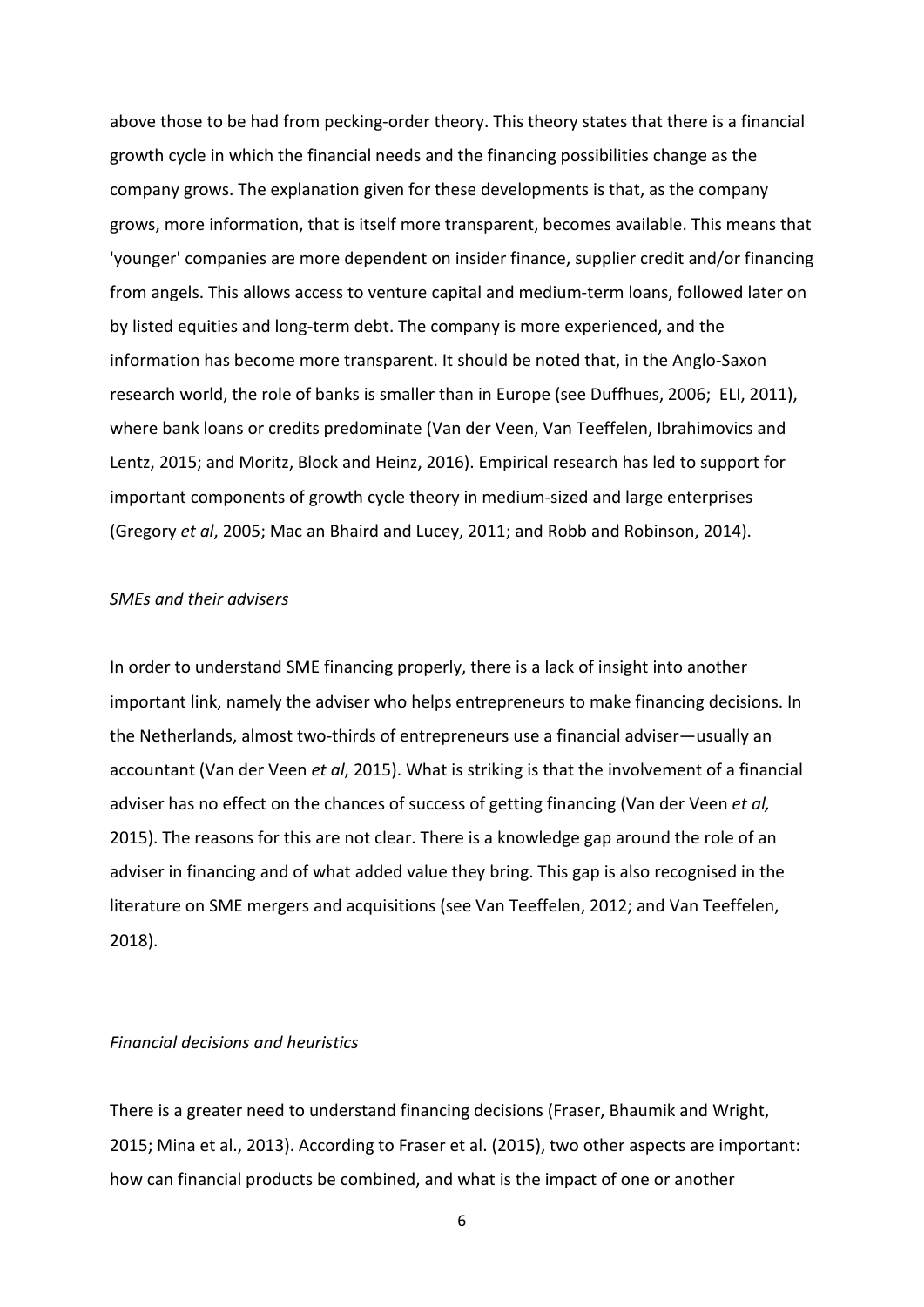combination on the company's performance? In order to meet this need for SMEs, it is necessary to understand the financing decisions of financial advisers, because they are the only ones who can be seen as specialists in this field. We are currently lacking insights into what the decision-making process looks like.

In behavioural sciences, however, a lot of research has been done on decision-making processes in general. Recently, a lot of attention has been paid to the role of cognition and perceptions and how they influence behaviour—also known as behavioural finance. It is well known, for example, that new knowledge (cognition) can only be made serviceable if it is accompanied by a change in habits and is in line with socio-emotional needs (Cohen, 2007).

In order to investigate the interaction among knowledge, attitude and behaviour, a lot of attention has been paid in recent years to the role of heuristics, rules of thumb, or decision-making rules (see, *e.g.,* Kahnemann, 2000). Professionals use relatively simple maxims to determine what is and what is not possible in a certain situation. These maxims reduce a complex assessment to a simple rule.

The best-known heuristics are:

- Affect heuristics: people are swayed by something that feels good.
- Availability heuristics: people opt for 'obvious' choices.
- Confirmation heuristics; people are swayed by factors that seem to confirm their prejudices.

Simon (Koumakhov, 2009, 2014) states that heuristics form at an individual level, in close interaction with the environment (the institutional context). Within that context, the organization to which people are connected colours the heuristics in a unique way. This is often embodied in specific instruments, but also in policy and even in symbols and rituals. Heuristics are built on cognitive insights, emotional preferences, and habits (Cohen, 2007).

This means that each person makes their own decision-making rules, especially when they have to make decisions that do not come up that often. Everyone will follow automated processes such as driving a car in more or less the same way, but people buy cars in many different ways. The same applies to decisions taken by professionals such as financial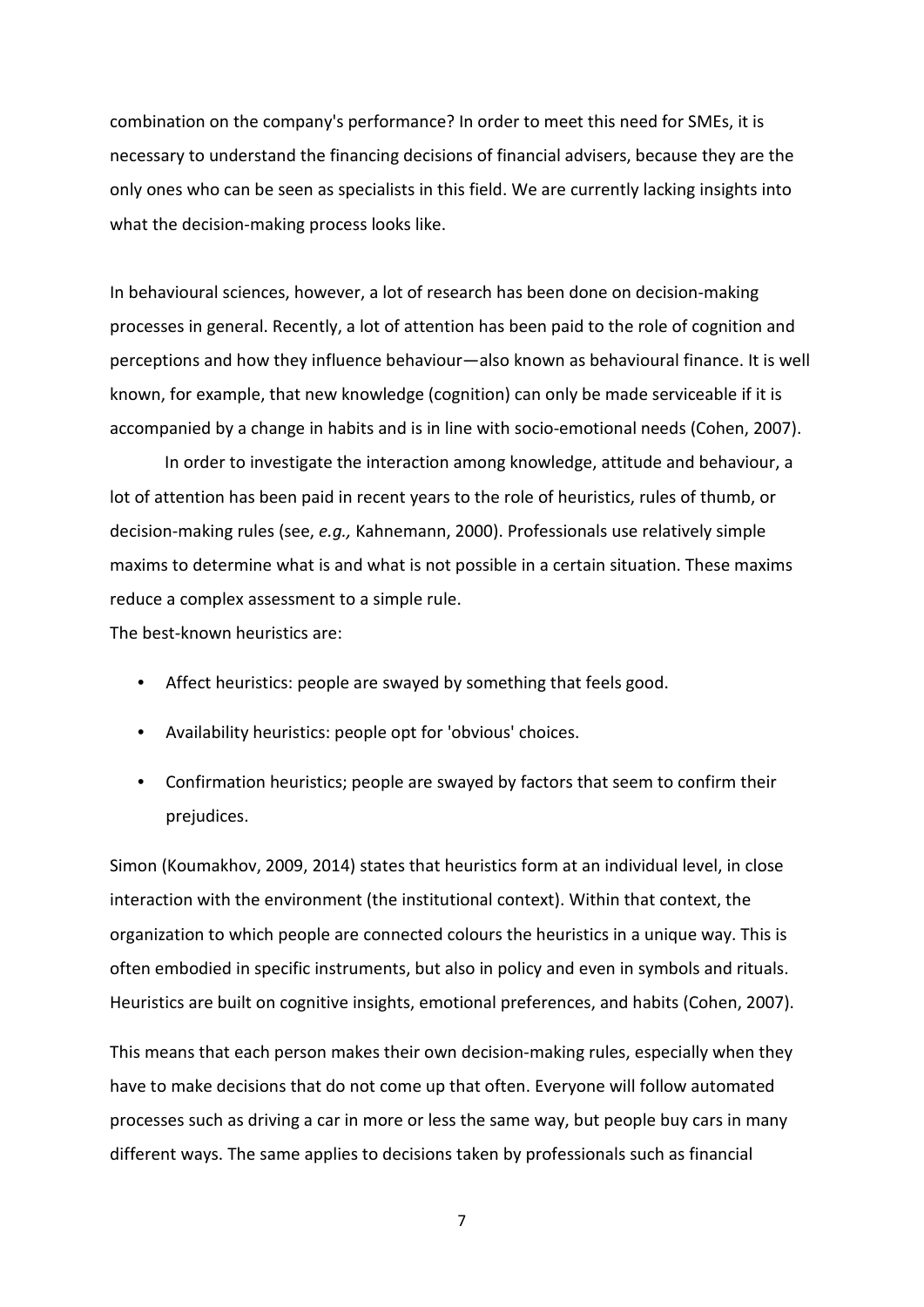advisers to SMEs. In a complex environment, professionals develop rules of thumb and behaviour that follows from them.

In this study, we will use a broad definition of heuristics, namely the *use* of 'concepts', 'artefacts' or 'forms of thinking' in the search process that is known as decision-making. Artefacts, abstractions but also stories that are of help in coming to decisions play a major role in decision-making. This often leads to concrete documents such as a contract or a management control system. This definition of 'heuristics' is broader than the one Simon (1965) used himself. He talks about heuristic approaches and heuristic models, by which he means formalised processes, such as in the field of operational research**.** We also differ from Kahnemann (see 2002, for instance), who in the 1970s, together with colleagues, narrowed the concept down to a number of psychological categorisations related to biases. They do not discuss the possibility that at the same time different stories and logics can be forged into a single outcome within social processes.

As Simon puts it, decision-making is determined by: (1) the role (outlook) of an individual decision-maker, views on (2) the organisation and (3) mental models reflected in sector standards and society, or institutional values (Koumakhov, 2009, 2014). These views converge in heuristics. So, depending on the role-based outlook someone has, they occupy a place in their environment—for example, in the world of SME advisers. This 'place' is coloured by the organisation for which he works. For example, an individual sees him/herself as an accountant (role) for companies in a region, and depending on which office they are in, they will place a certain business emphasis on this (see Table 1.).

| Level of  | <b>Assumptions hidden in</b> | <b>Examples of heuristics</b>                         |  |
|-----------|------------------------------|-------------------------------------------------------|--|
| analysis  | heuristics (habits)          |                                                       |  |
| adviser   | Role-based outlook           | A certain (implicitly methodological) way in which    |  |
| decision- |                              | individuals deal with, say, a product supplied by the |  |
| maker)    |                              | professional group                                    |  |

**Table 1: Simon's understanding of routines and conventions related to heuristics**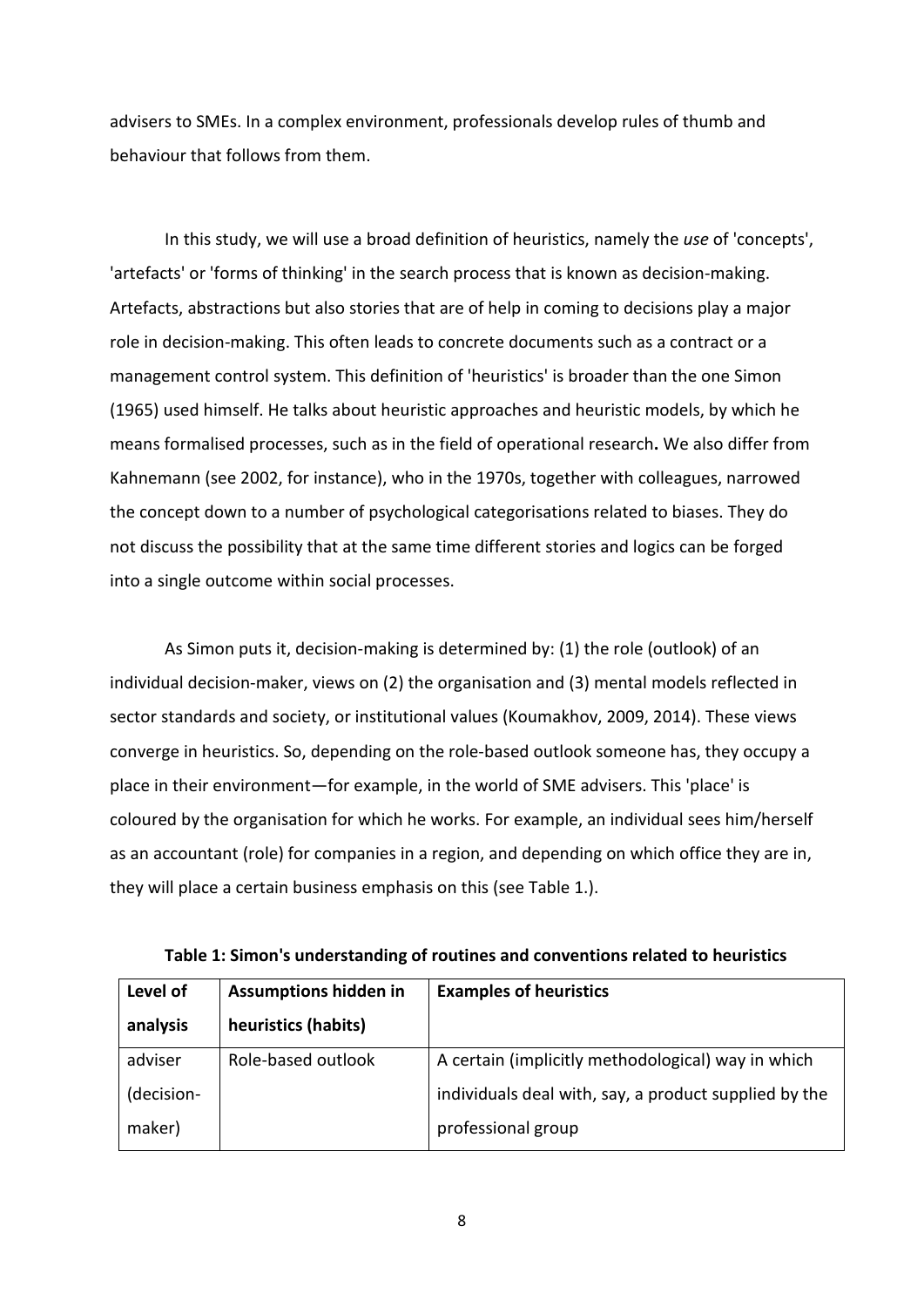| Context    | Mental model              | An agreement-perhaps a policy agreement-in a         |  |
|------------|---------------------------|------------------------------------------------------|--|
|            |                           | professional group or sector, for instance: How do   |  |
|            |                           | we, as advisers, relate their behaviour to           |  |
|            |                           | regulations, if there are any?                       |  |
| Organisati | Social and organisational | The business model of an adviser (in which the role- |  |
| on.        | identification            | based views of individuals involved, and the         |  |
|            |                           | institutional context, are incorporated)             |  |

Simon's 'routines' are linked to cognitive knowledge and emotions and, taken together, can constitute a heuristic. According to Cohen (2007), Simon was wrong to pull routines, cognition and emotions (hands, head and heart) apart from one another, and this has led to the idea that, given the right cognitive model—or the right knowledge—the emotions and the routines can be managed.

Simply put, this means that decision-makers are guided (1) by their own role-based view ("A good adviser does x and y"), (2) by what they think about a certain sector and about that sector in society and (3) by what their organisation's role is in it. A bank employee who does work similar to that done by an account manager at a leasing company may have the same role-based view and the same idea of a sector, but will still behave differently, simply because their organisation asks them to.

## *Propositions*

To get insights into how financial advisers to SMEs make decisions, we will look into which decision-making rules they use in their advisory process. What are their views on financial products, on a given company, and on the advisory process? What can be traced back to economic or other knowledge (as this knowledge is reflected in economic theory)?

And how do these cognitive insights relate to their attitude to certain products? Can we identify certain preferences, or particular behaviour? One adviser can spend a lot of time on a good relationship with the client, while another focuses mainly on the right technical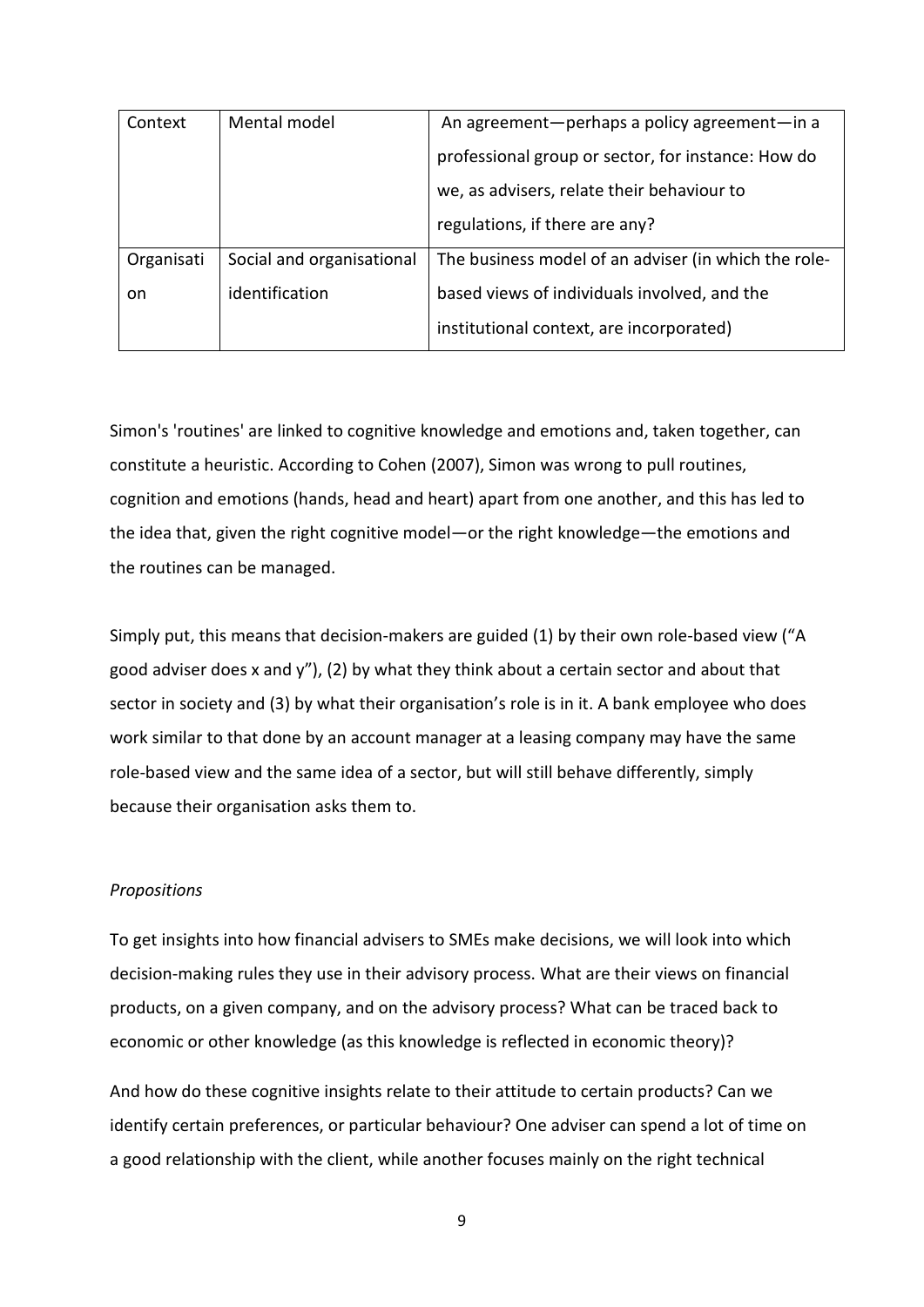solution for them. And what is the role of tooling in this process? At the moment, a lot of attention is being paid to 'fintech', technical solutions that make financial services cheaper and faster. Will this new technology lead to a different advisory process?

Almost all of these are new and open questions that must therefore be examined qualitatively through interviews in which the advisers reflect on their working methods.

We see four areas that determine the daily behaviour of advisers. In their (1) daily activities they use (2) certain instruments, whereby, as people, they have (3) certain knowledge and skills and (4) a certain attitude. In order to systematically address all these themes (and then be able to analyse them systematically), an interview protocol has been drawn up (see Appendix 2). We assume in advance that advisers use a wide range of decision-making rules that can be linked to a specific organisation and context. We also look at the three wellknown heuristics we mentioned earlier (affect, availability, and confirmation heuristics).

In order to link the results of our research to insights into decision-making, we have drawn up a number of propositions.

### Proposition 1 Advisers use maxims, rules of thumb or heuristics.

If this proposition is correct, there are many views and preferences for certain financing instruments, and these cannot be traced back to knowledge that has been set out in scientific insights or otherwise has a clear economic logic. These may, for example, be insights that say something about an adviser's preferred form of financing, or a prejudice about a sector or about behaviour presumed to be required on the part of the adviser or the entrepreneur.

We also assume that financial advisers see themselves as officials with a specific role and a particular code of conduct to follow. This means that there is a certain agreement about the instruments that the advisers put forward to the entrepreneur. This brings us to proposition 2.

#### Proposition 2 Opinions on financial instruments are divided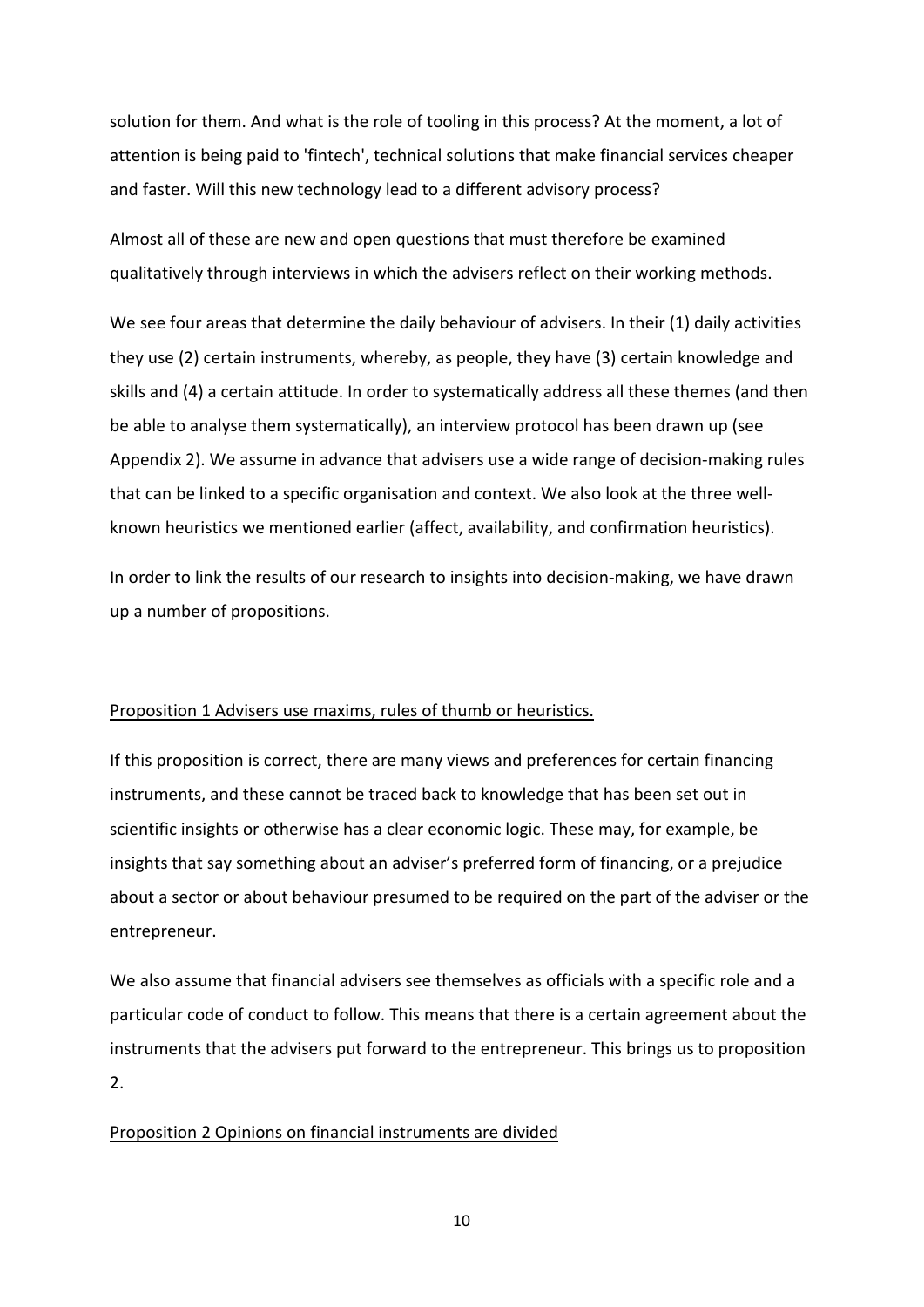Thus, we assume that there is a kind of communal opinion, a shared agreement on what 1. knowledge and skills, 2. what attitude, 3. what activities and 4. what tooling are needed for the various financing instruments such as bank credit and crowdfunding.

In a free market, advisers should disagree on their preferences for one or another form of financing. After all, organisations differ in their working methods, and each company differs from colleagues and competitors. Here we expect differences in the subfields, because otherwise every adviser would be exactly the same. By positioning the proposition in this way, we gain insights into where the differences lie, and in which areas advisers distinguish themselves. We assume that the organisation they work for has a certain influence. And this brings us to proposition 3.

# Proposition 3 The opinions of advisers on financing instruments are influenced by the organisation they work for.

In addition to the instruments themselves, the method of working can also differ, and is related to attitude, activities and tooling. This brings us to proposition 4.

# Proposition 4 The opinions of advisers on the right way of working or the right process are influenced by the organisation they work for.

Propositions 3 and 4 can make it clear whether it is mainly the working method that advisers use that distinguishes organisations from one another, or whether advisers also have completely different 'knowledge' to offer. Within the dominant economic theory, all financial instruments should have the same function (Ansari *et al,* 2010) and mode of application. This means that advisers who have the same level of knowledge can differ (and thus compete) only based on the working methods they use. Analysing the data with these propositions can make it clear whether this assumption is correct.

#### **METHODOLOGY**

This is an exploratory study in which we work with abduction, combining inductive and deductive approaches. Financial-economic decisions are described as openly as possible and, to the extent possible, irrespective of theoretical assumptions. An interview protocol has been used for this (see Appendix 1). We then analysed the results on the basis of a number of propositions. We describe this process in detail below.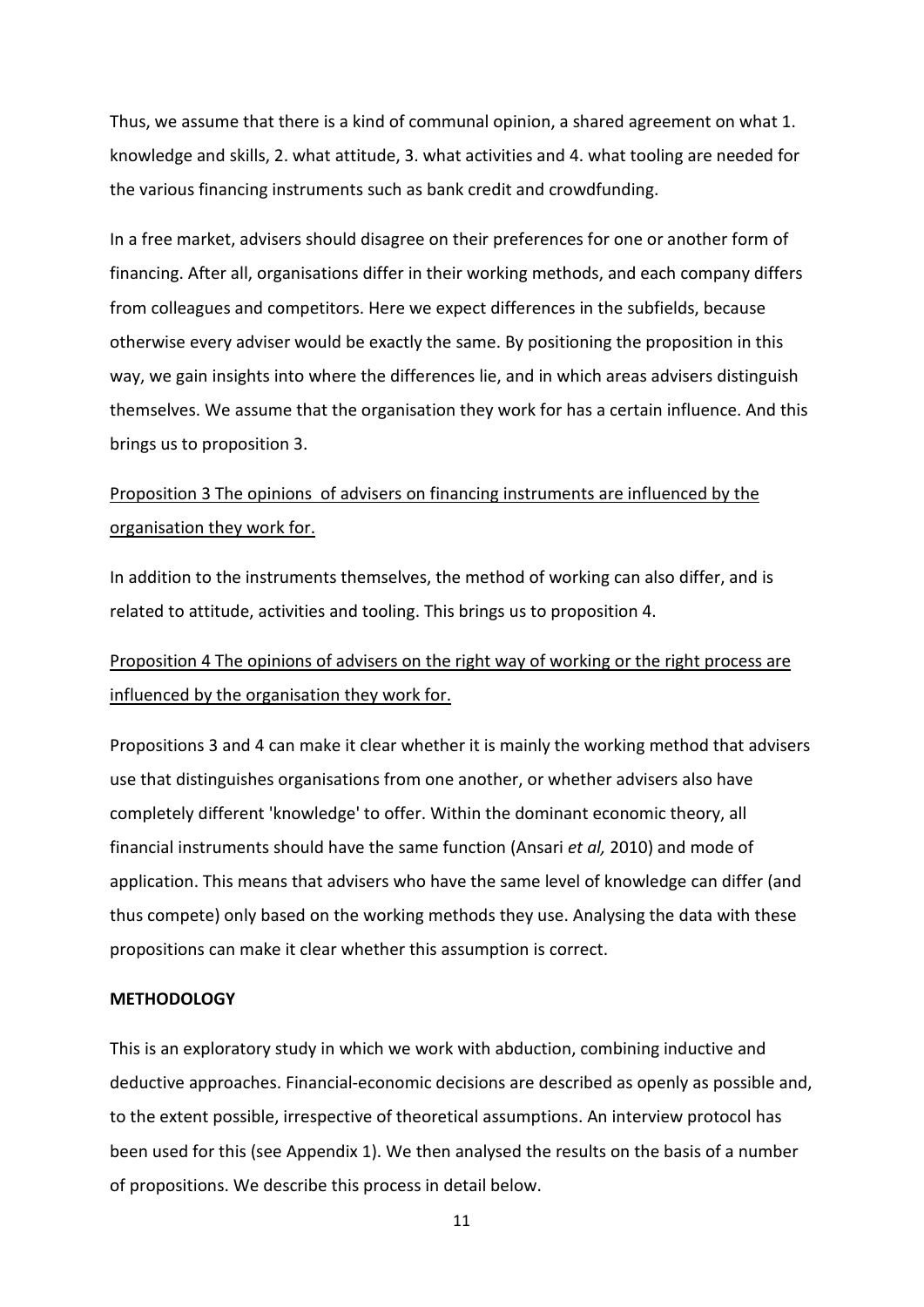Through our analysis, we want to gain insights into what the decision-making process of advisers looks like, and we thus make use of the concept of heuristics. It is not possible to inquire directly about habits and routines, because people are usually only slightly aware of this. In addition, we do not know what the decision-making process for financing decisions will be (Fraser, Bhaumik and Wright, 2015; and Mina et al. 2013). Therefore, we cannot indicate in advance what these habits might be. In addition, the research into heuristics was done mainly in an experimental setting in which a well-defined group was asked to answer a clearly defined question, and in which little research on heuristics was done in practice (Loock & Hinnen, 2015).

In order to get a clear picture of habits, we have made a distinction between considerations that attest to a step-by-step process through the use of economic information such as solvency, and behaviour that is guided by habits and preferences.

In order to trace these considerations, habits and choices, a strict interview protocol has been drawn up with open, neutral questions. The researchers used this interview protocol to conduct the interviews, and also followed the sequence of topics and questions.

In order to get insights into the knowledge and skills of financial advisers to SMEs, we followed a number of steps that are common in qualitative analysis (Patton, 2002; Hsie and Shannon, 2005). In the construction and codification that we use, we follow a number of phases. In five iterations, codes have been designed. They have then been converted into concepts, which have been grouped into categories to finally be aligned with Simon's theory on heuristics (1965). There had to be agreement at all times between all the researchers involved.

- 1. Group interviews: In three group interviews, we talked to groups of 12 to 35 advisers about their work. Advisers in financial companies—that is, those that sell financial products themselves; advisers who, among other things, give advice on financing, and those who advise exclusively on financing.
- 2. Based on this, an initial description of the advisers' working method followed. This showed an important difference among these groups. In order to arrive at an unequivocal group with a similar decision-making process focused on financing, it was decided to focus only on advisers who mainly provide financial advice without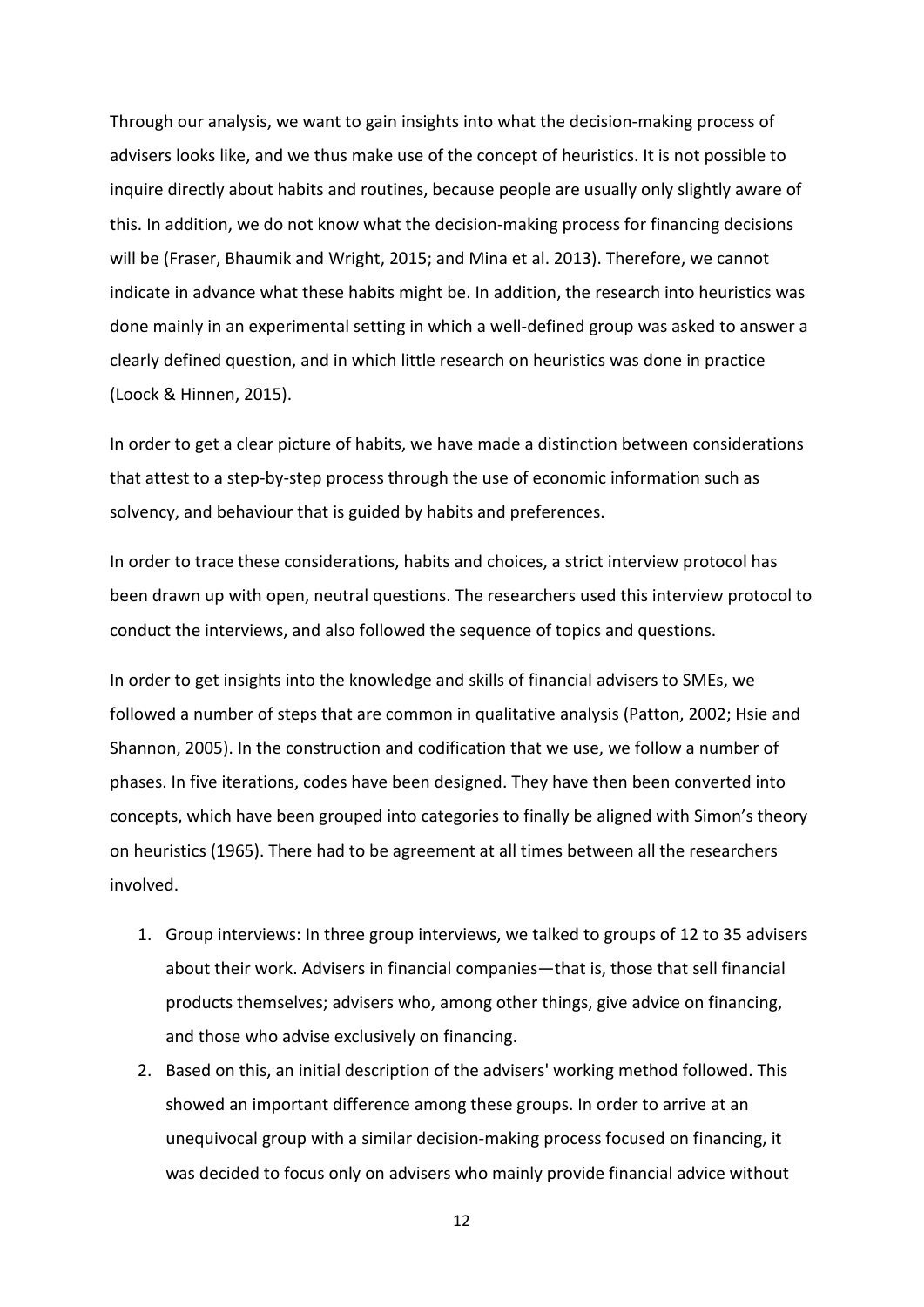being part of a company that itself provides financing. This led to 15 interviews with financial advisers to SMEs. These were independent advisers as well as advisers who had joined small as well as large consultancies.

- 3. There were three brainstorming sessions, each with five researchers, of which one session was with representatives of three independent financial consultancy firms, to settle in advance on the cluster of funding topics. The choice was made for these four clusters: 1. the financing objective, 2. financiers and financing possibilities, 3. the risks associated with financing and 4. the process (moving from financing needs through advice to the application for financing, and acceptance by the financier).
- 4. Based on this, an initial step-by-step plan and interview protocol have been developed on what the decision-making process an adviser uses might look like.
- 5. The step-by-step plan and the interview protocol were discussed by the researchers who conducted the interviews. This led to a definitive protocol. Four themes were discussed with the advisers, namely (1) knowledge and skills, (2) attitude, (3) activities and (4) tooling. The interview protocol can be found in Appendix 2.
- 6. Interviews were conducted by five researchers from Utrecht University of Applied Sciences (Hogeschool van Utrecht) and Amsterdam University of Applied Sciences (Hogeschool van Amsterdam). At the same time, students from Rotterdam University of Applied Sciences (Hogeschool van Rotterdam) also conducted interviews.
- 7. The interviews have been transcribed. In the end, 15 of the researchers' interviews were used, and 4 of those done by the student groups from Rotterdam University of Applied Sciences. The interviews are comparable, in the sense that all questions from the protocol were systematically gone through, and follow-up questions were asked in cases where the answers were not clear.
- 8. The researchers settled on the codification for the qualitative analysis on the basis of the four themes that were settled on during the brainstorming sessions in step 2, namely the financing objective, the financiers, the risks involved, and the process. These themes were also settled on as group codes in Atlas TI. In addition, three codes were defined with regard to heuristics: affect, availability and confirmation.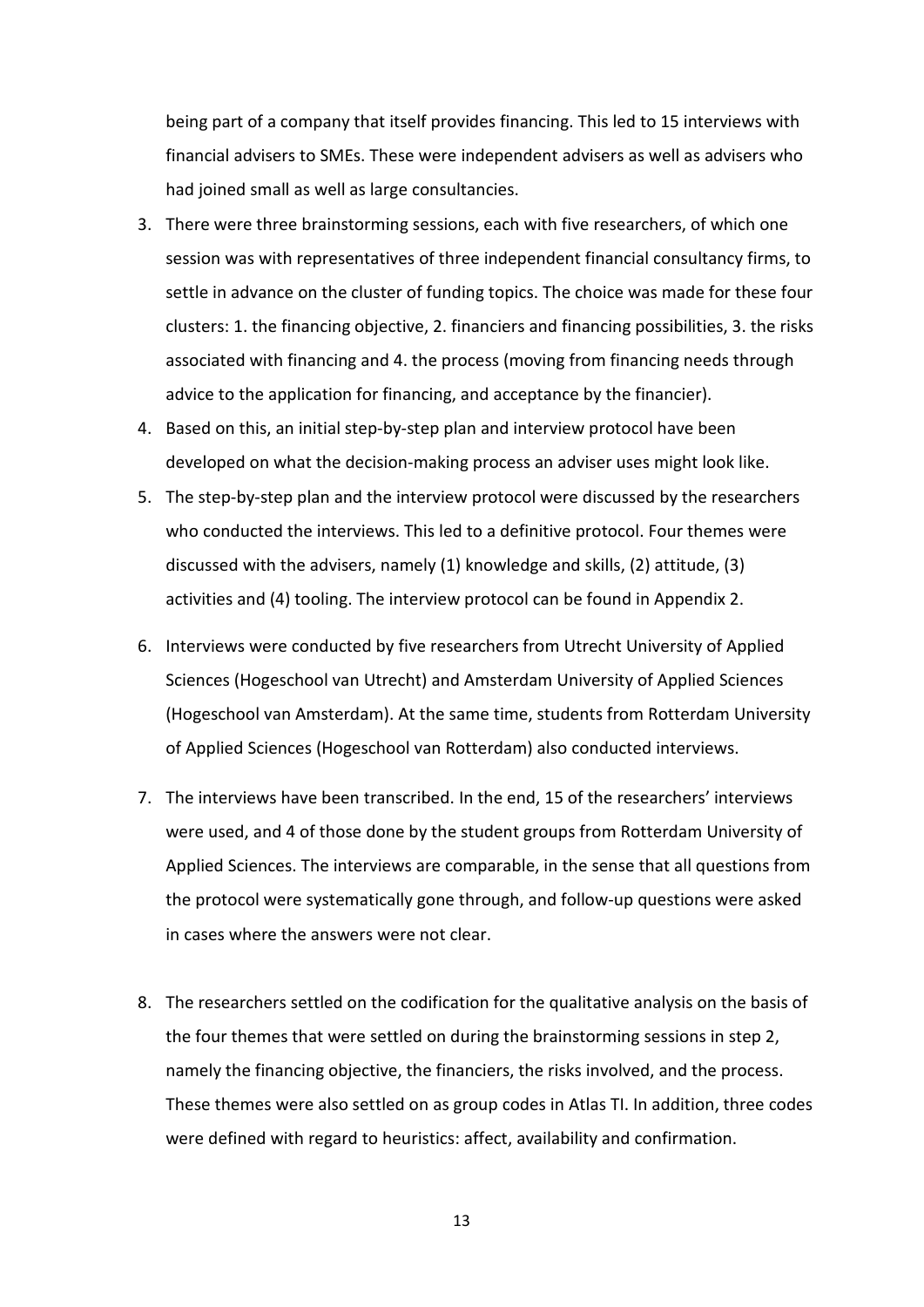- 9. The analysis is being carried out using the Atlas TI software programme, in which the group codes are further elaborated on through the use of a list of codes. The researchers first analysed three transcripts. Of these, 75 codes were defined around the four themes: the financing objective, the financiers, the risks involved, and the process. The cross-comparison left 62 codes with unambiguous definitions. After this step, the remaining 16 transcripts were analysed. Based on this coding, a code-cooccurrence analysis was carried out, in which those connections that occurred frequently were further analysed.
- 10. The results of this analysis were then related to the propositions. With the help of code-co-occurrence analysis, we investigated whether the different propositions could be confirmed or rejected.

#### **Analysis and results**

In the interviews with financial advisers, financing by banks was the form that was mentioned far and away the most frequently (286 times) (see Figure 1). There is a strong preference for this method of financing as a starting option. Then there are loans and revolving-credit facilities. In addition to bank financing, factoring (63) and leasing (52) are also frequently mentioned by financial advisers. Crowdfunding is frequently mentioned as a fourth form of financing (164 times), but often as a point of discussion and not as the most popular form of financing. During the interviews, a lot of opinions about crowdfunding came up. This is a point of difference from financing by banks, and from leasing and factoring, which are actually chosen frequently by SMEs and their advisers. All other forms of financing, such as microcredits (17) and Funding from Friends, Family and Fools (16), get nary a mention.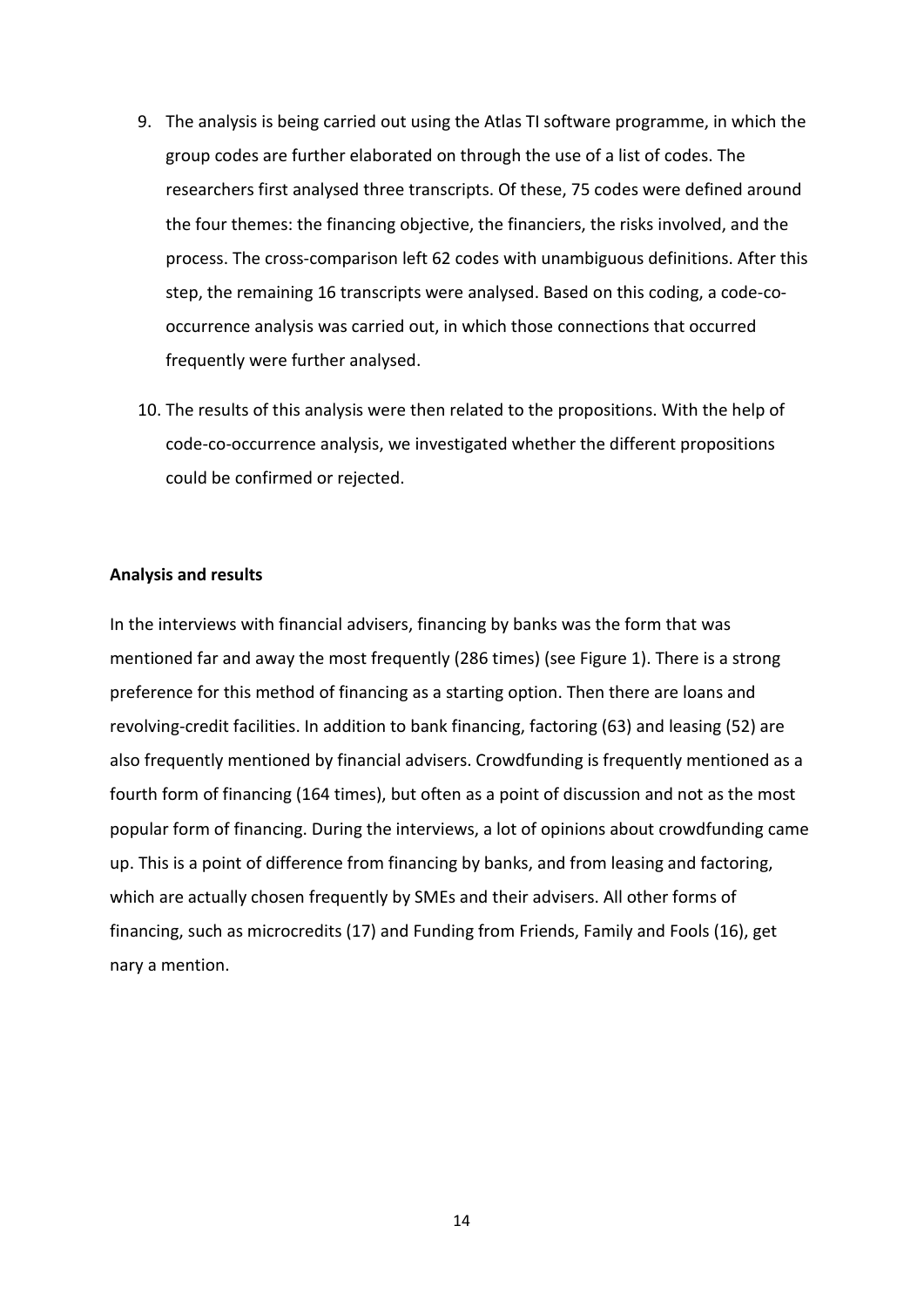# **Figure 1: The number of times that financiers/financing opportunities were mentioned during interviews**



\*In this context, *banks* refers to both bank loans and revolving-credit facilities.

## **Category 1. Banks predominated in interviews**



*'Well it always starts at the regular bank funding; loan, credit. I think about leasing, I think about debtor financing, factoring ...'*

*'As an adviser, you need to explain more fully to older SME clients in particular that there are also forms of financing that can serve as alternatives to financing by banks.'*

*'Former bank advisers have short lines of communication with the bank and consider financing by banks first.'*

Banks are also by far the largest providers of loan capital to Dutch SMEs, of which EUR 126 billion is outstanding with three big banks (Treur, 2018). Factoring and leasing are also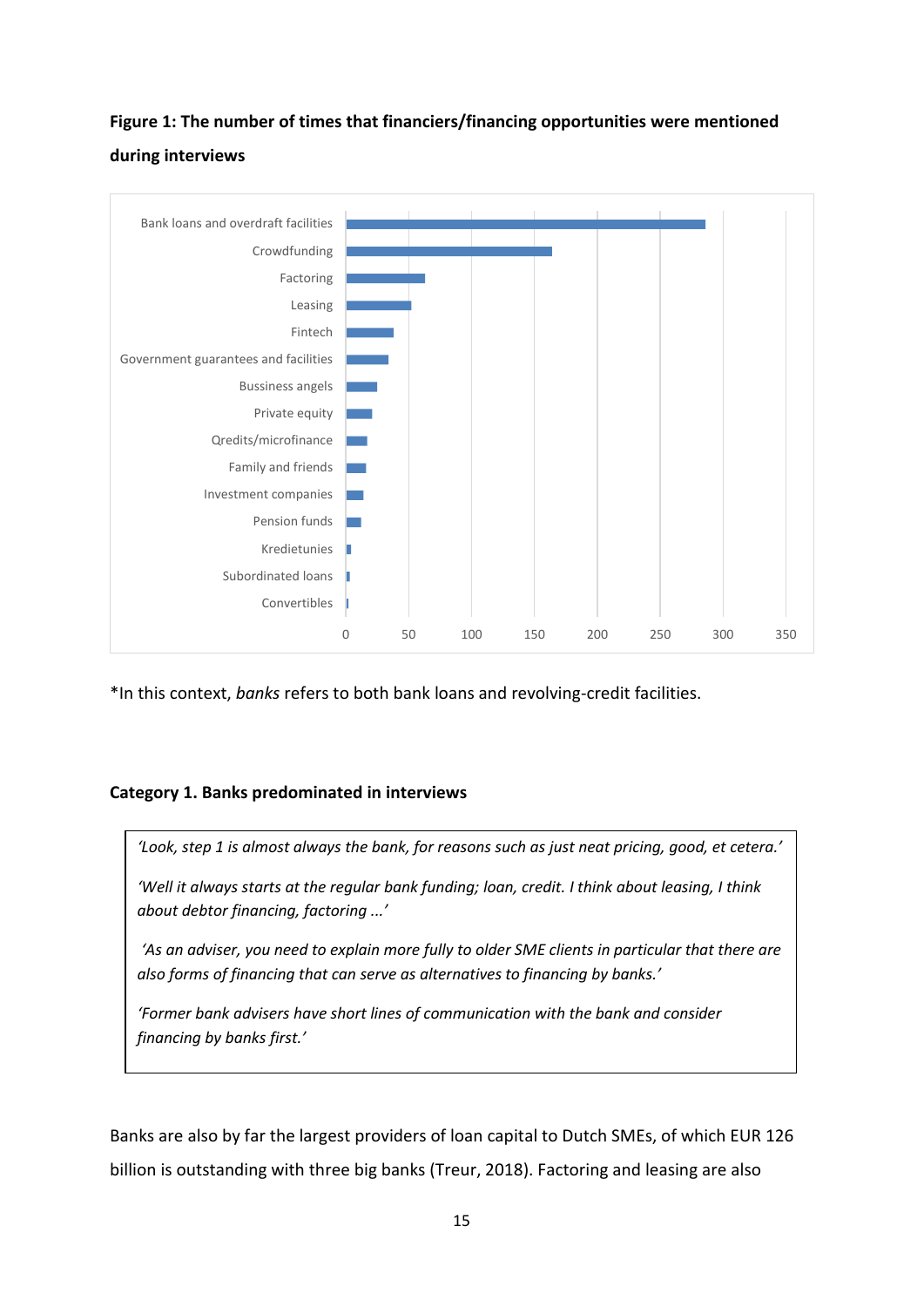widely used in practice and are offered by both banks and non-banks. The volume of these two forms of financing that is outstanding was more than 11 billion in 2017 (Treur, 2018). The current situation is still very similar to that which obtained in 2008. The only difference from 2008 is that the share of non-banking forms of finance is growing significantly, with an estimated €1 billion of alternative financing provided to SMEs through the end of 2017 (Treur, 2018); but it remains a niche market in view of the outstanding volume.

Given the dominance of banks as a topic in the interviews, it is interesting to look at the topics under which banks are often mentioned. Bank financing is mentioned with particular frequency in combination with crowdfunding (56 times), with the information to be provided by the entrepreneur (40 times), and with costs (38 times).

#### *Banks and crowdfunding*

Crowdfunding can be used as an alternative form of financing if banks are unwilling to offer financing, or extra financing, to a company. Crowdfunding is often seen as a working-capital loan and fits in well in a consumer market because of the marketing tool it also uses, in the form of a crowdfunding campaign. Banks nowadays usually find working-capital financing unattractive. According to some advisers, the current account with a permanent limit used to be the standard solution for working capital, but nowadays such accounts are provided hardly at all, not at all, or under very strict conditions. Working capital can be financed by crowdfunding according to one third of the advisers interviewed. Only one adviser believes that this is not possible, because crowdfunding is less flexible than bank financing.

Sometimes banks also want to join a campaign if they see that an entrepreneur is successful in obtaining working capital financing by means of crowdfunding. They see the success of a campaign as approval of the company's business plan. This gives the bank more security. Crowdfunding, together with bank financing, is not only often mentioned together, but in practice actually occurs in combination, according to the interviewees. Banks that are not interested at first sometimes suggest crowdfunding for part of the financing requirement in order to determine how enthusiastic the market is. They will then see this as confirmation of a low risk and will be prepared to meet part of the financing requirements. In fact, in this way banks would be allowing the credit assessment to be carried out by the crowdfunding market. However, banks are strict with regard to the repayment obligations of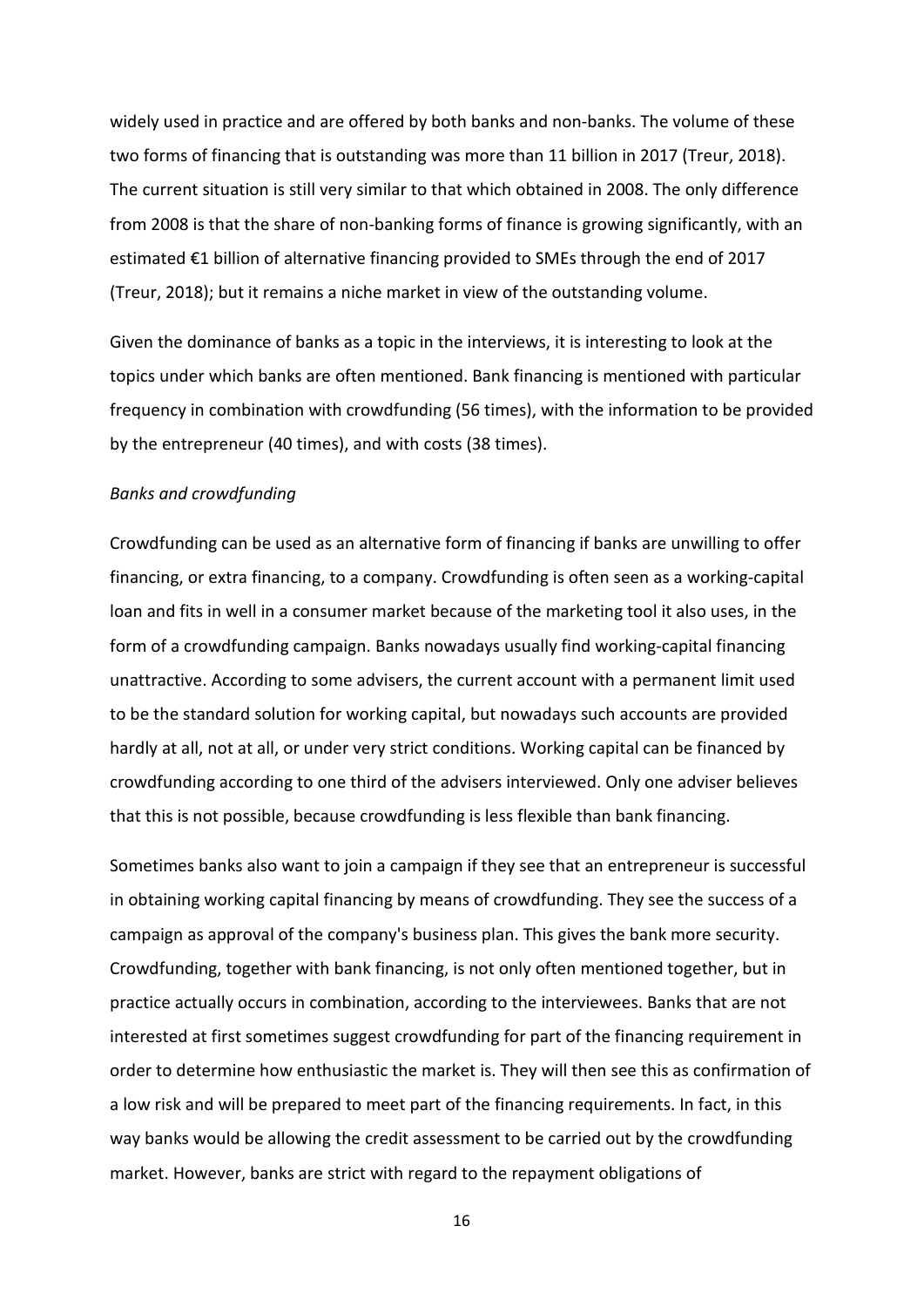entrepreneurs on crowdfunding loans, and sometimes set certain requirements regarding the repayment obligations.

In addition, a number of banks are in the process of setting up partnerships with crowdfunding parties. Most of the interviewees are not very enthusiastic about this. They have the impression that banks are doing this mainly for show, and that, in reality, not a whole lot is going on here.

## **Category 2. Crowdfunding**

*'What you see more and more nowadays, the bank that wants to remain involved, so the bank does a part. For example with crowdfunding, you see more collaborations of banks with crowdfunding platforms, for example.'*

*'Well, what you see more and more of nowadays is the bank that wants to stay involved anyway, so that the bank does some part of it. For example, with crowdfunding, you see more collaborations between banks and crowdfunding platforms. So that in itself is a relatively obvious combination. On the one hand, I welcome this, but on the other, I do not always agree with the way this is done in terms of certainties and that sort of thing.'*

*'Crowdfunding is suitable only for Business to Consumer companies, and if as an entrepreneur you want to be caught with your pants down.'*

*'Entrepreneurs do see crowdfunding as something 'new and unknown'.'*

*'Entrepreneurs need to be convinced.'*

*'Some SME advisers have a good feel for crowdfunding, while others see it as an expensive and time-consuming alternative.*

## *Banks and information*

The interviewee often spoke about banks and their information requirements. This is an element of the advisory process that takes a lot of time. An SME often finds it difficult to provide all the necessary information and to substantiate all of its plans and forecasts. The financial adviser plays a major role in this part of the process. In general, banks and crowdfunding platforms request the same information from SMEs. However, a crowdfunding platform is often more flexible in brainstorming about how to substantiate the turnover, for instance. The interviewee felt that banks did look rather a lot in the rear-view mirror.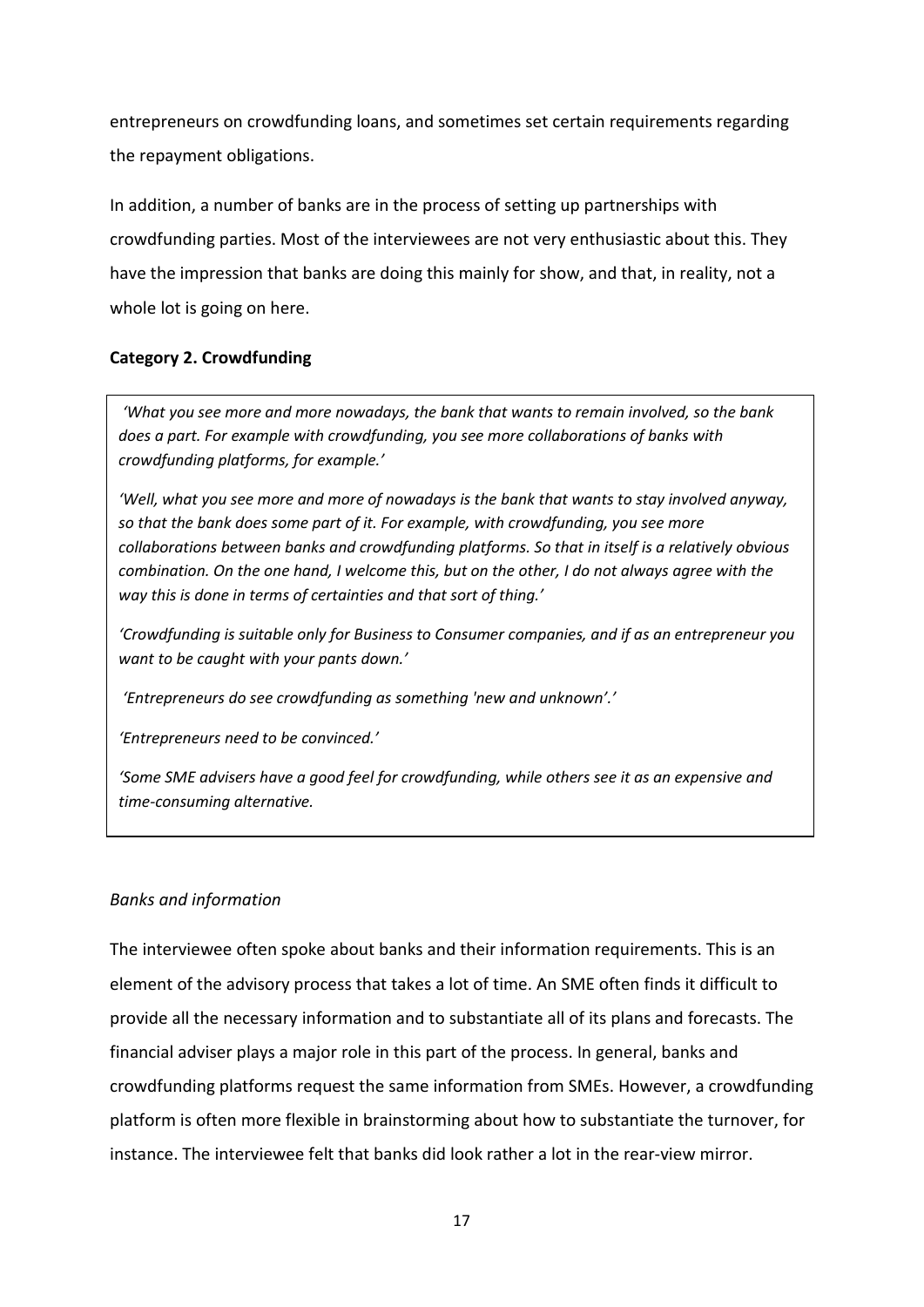Especially in the case of smaller SMEs and smaller financing requirements, banks often look only at the historical information on a company. They also often want to be supplied in a standard (digital) format, in which hardly any forecasts can be included. This type of development significantly reduces the chances of success for smaller loan applications. Some banks also want information to be placed in a portal when applying for financing information that then comes up directly in their systems. Financial advisers see this as a cost-cutting measure in which work is delegated to the client. If the client does not enter this information into the portal, the bank charges a handling fee.

*"If you say, 'I want to have tons of credit with the bank', then yes, that's absolutely the standard approach."*

*"...What's more, even for our intermediaries it becomes difficult to find a one-stop shop... But that's not nice if you, as an entrepreneur with a nice business, you're doing a good job, and the door keeps getting slammed in your face like that."*

*"Sorry, but I just can't do anything for you here--you'll have to call our call centre for credit requests lower than 250,000."*

## *Information and entrepreneur*

It is not only the combination of banks and information that was mentioned frequently. Information and entrepreneurs were also mentioned very frequently in combination (52 times). For all financiers, not only information about the company, but also about the entrepreneur themselves, is of vital importance.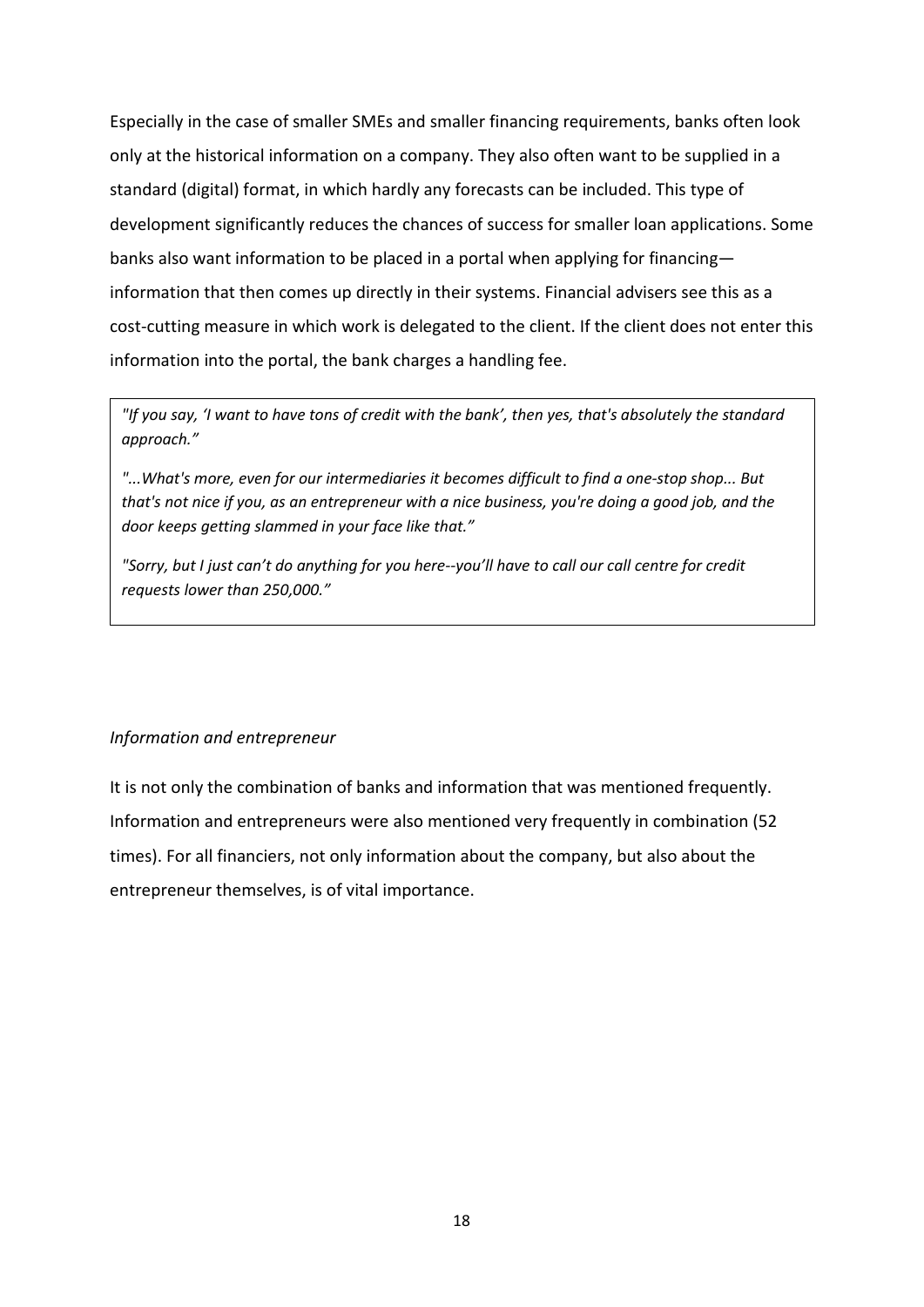



According to advisers, the level of knowledge that entrepreneurs in SMEs have varies considerably. One entrepreneur doesn't have the first clue—often the smaller entrepreneurs—while another can arrange everything themselves without the help of an adviser. There are also entrepreneurs who are curious and who get actively involved in new developments, while others do not understand them very much and do not really want to learn about them in any detail. In addition, some entrepreneurs wonder whether parties they do not know are in fact reliable.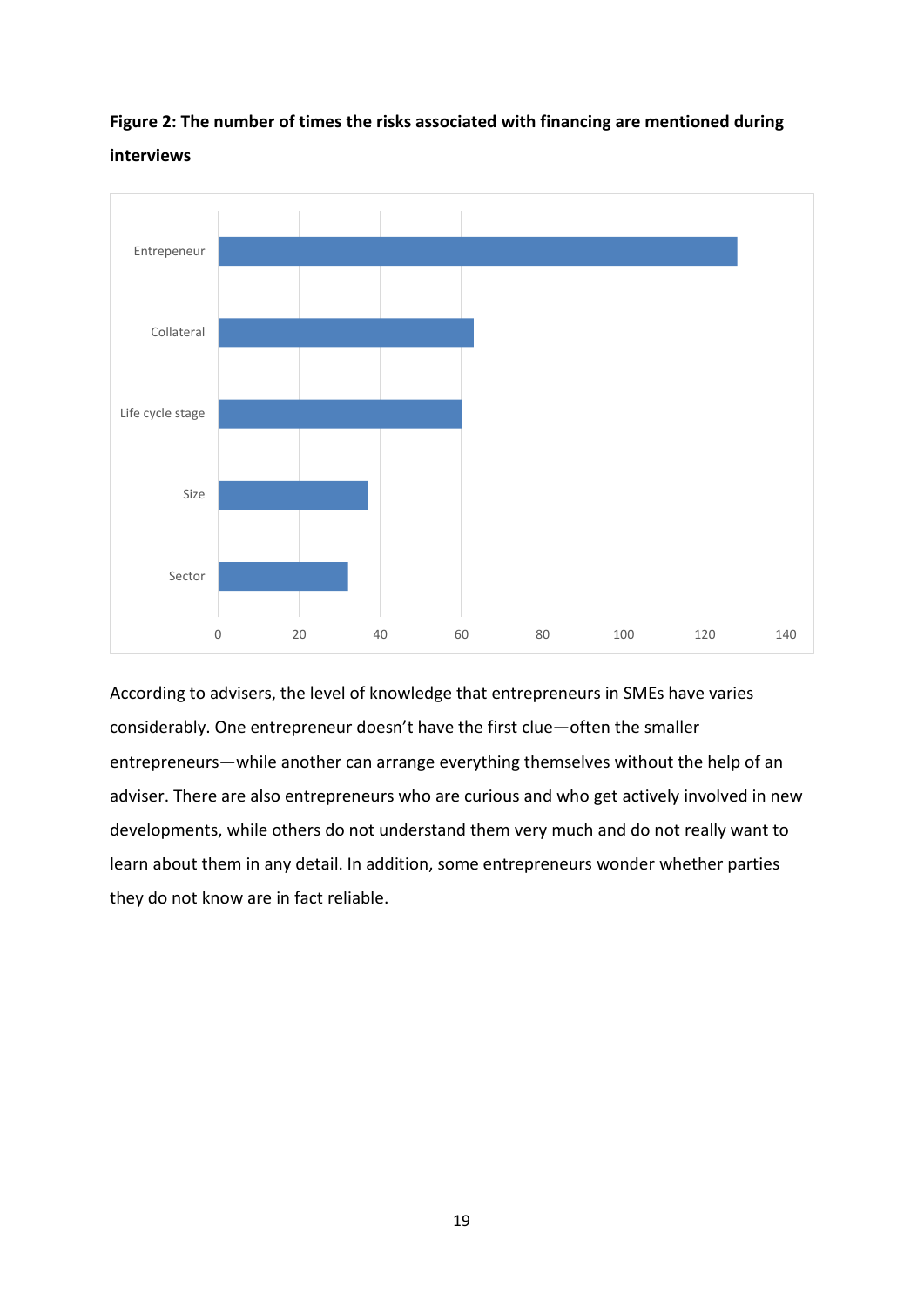For an adviser to SMEs, it is important to discuss in an open discussion during the orientation phase of the advisory process, what an entrepreneur's expectations and objectives are, and what the company's situation is, what kind of product and market the entrepreneur is active in, and generally what is needed. It is not crucial that the adviser have the best financing

*"Make sure that the funding and the financiers are a good fit for the entrepreneur."* 

*"...[F]or all parties--this applies to micro, small and medium-sized enterprises--for all parties, it is true that they want the best overview. So the preference is to do business with as few different parties as possible and preferably with parties where continuity is on the cards."*

*"Take CrowdAboutNow, for instance. That requires a huge effort on the part of the entrepreneur themselves, because they have to grab the bull by the horns and get their network all fired up, and that's certainly not something that every entrepreneur can pull off that easily." So sometimes you think it might suit you, but then the entrepreneur sees that they themselves are not at all interested in doing things that way. And I've had entrepreneurs where I thought, well that'll be a perfect fit for you, the whole crowdfunding thing, but then it turned out later that, "Well, we're actually after a quick form of financing and we don't want to have to put too much effort put into getting it."*

solution. It *is* crucial that the entrepreneur be able to choose the financing solution that best suits them. The adviser can advise the client, but it is the client who ultimately decides what they want.

Advisers to SMEs indicate that it is important that they know what type of entrepreneur they are dealing with, as well as what kind of motivation, vision and mission, but then also what their needs and preferences are. One entrepreneur cannot stand banks, while another's just the opposite. According to advisers to SMEs, some entrepreneurs, often the older ones, find it difficult to publish their data and forecasts on crowdfunding platforms. They think this is sensitive information from the competition standpoint. In addition, a crowdfunding campaign often costs a lot of time, energy and money that an entrepreneur must be willing to spend.

For a financier, it is important to know an entrepreneur's age, education and experience, and whether they already have a strong track record or are just starting out. Any experience as an employee is fundamentally different from being in business for oneself. In addition to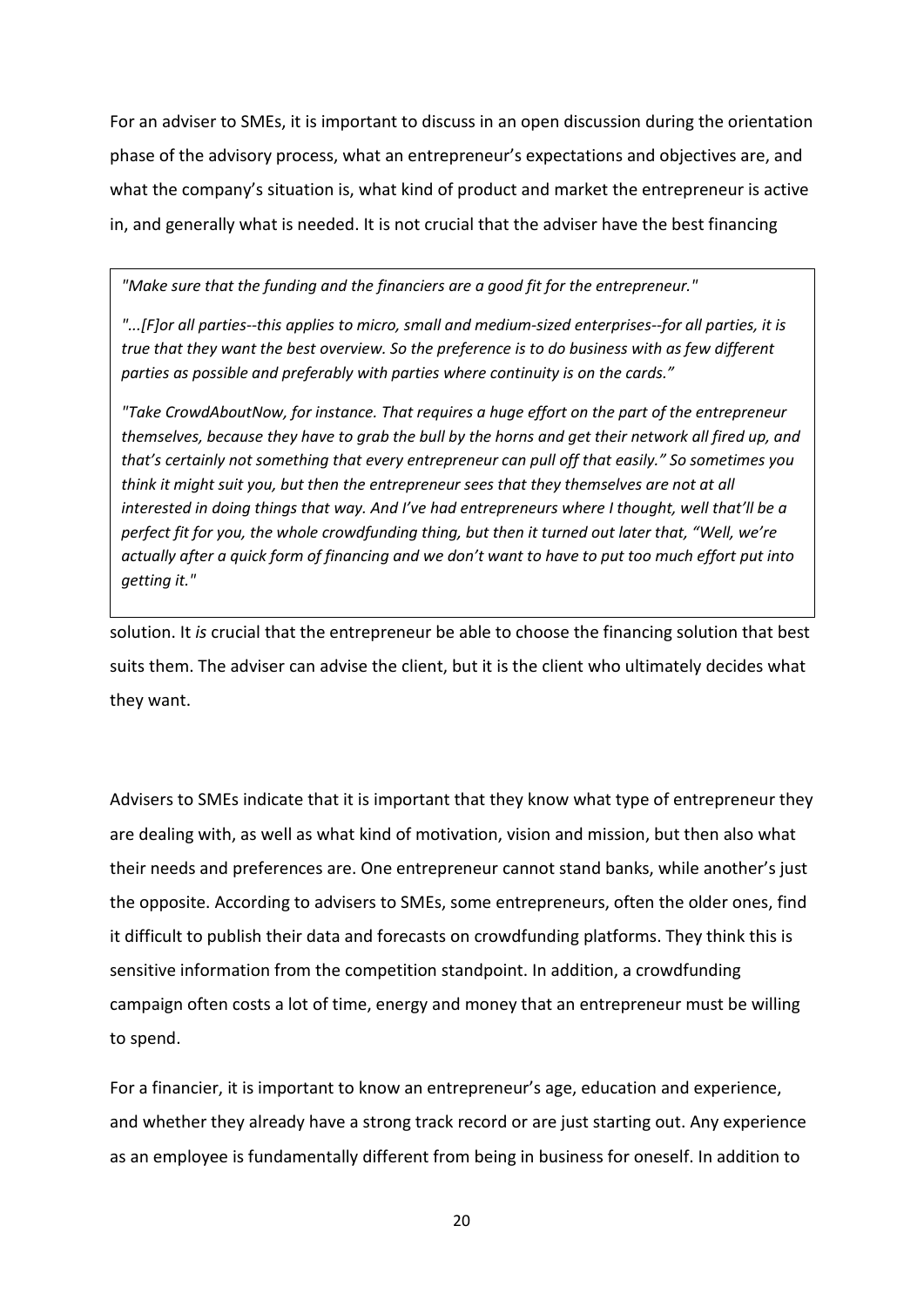information about clients and competitors, lenders also want to know how an entrepreneur has built up their new or existing business, and what they have done to that end—or perhaps they have been a bit passive. Some advisers also take their clients to the financier so they themselves can tell them all about their company and show their enthusiasm. Advisers want to show that entrepreneurs with SMEs have a good understanding of how business works, and that they know what they are talking about. These aspects of the entrepreneur are reflected in both a financier's attitude and how much the financing they offer costs.

Entrepreneurs often know what they are strong in, but they are often not focused on their weaknesses. To be successful, an application for financing should be able to show both an entrepreneur's strength, but also how they can come to grips with their company's weak spots. One adviser said this is also an important reason why some entrepreneurs are unable to get financing: when it comes to their business, they do not have all their ducks lined up in a row. This adviser also said it is always possible to get a loan if you, as an entrepreneur, can offer an exit option and a good rate of return to a financier, whether the financier is a bank, a private-equity entity, or some other investor. Requests for financing that demonstrate too little pragmatism and betray too much opportunism on the part of an entrepreneur have no chance of succeeding.

#### *Banks and costs*

Banks have the advantage of being able to offer a low interest rate and high volume to the market. This gives them a huge amount of power when it comes to financing SMEs. An entrepreneur and their adviser will always look to a bank for financing in the first instance. This is the most inexpensive way of securing funding. That is generally the perception of the market. And the interviews show that in most cases the bank is the cheapest option. If financing by a bank is possible, this is also recommended by financial advisers.

Nevertheless, it still happens that a bank charges relatively high rates for a bank loan (from 9 to 12%), and that means that other forms of financing, such as crowdfunding, are hardly possible, if at all. The costs a bank charges cannot be separated from a lack of flexibility on the bank's part, or from the speed with an entrepreneur wants their application to be processed.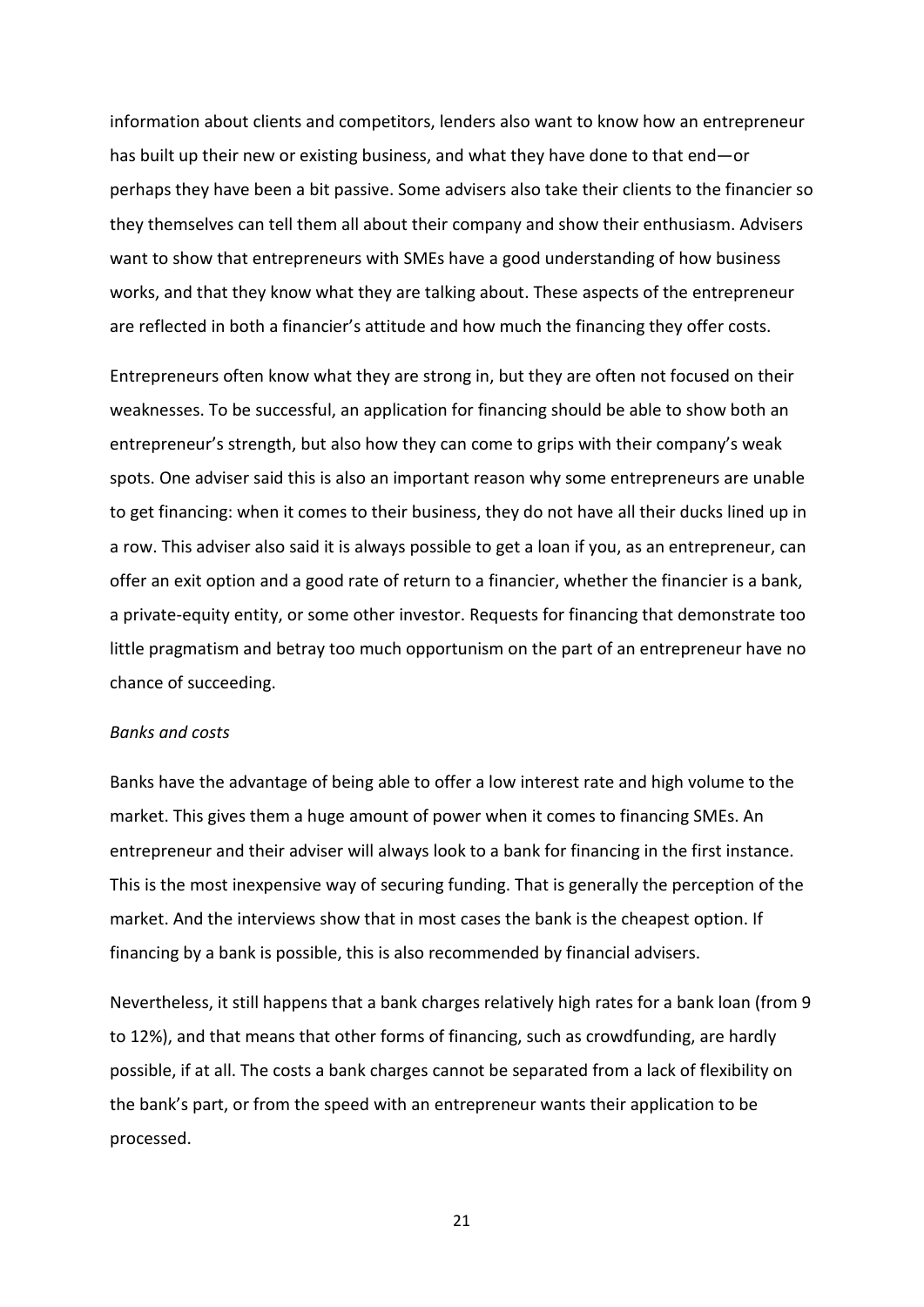## **Category 3. Costs as the most important factor to consider**

*'Factoring ... ..That is expensive, that is an expensive form, but you do get cash immediately, you immediately get liquidity.'*

*'Banks are inexpensive and fast compared to the other possibilities.'*

*'Factoring is a rather expensive form of financing.'*

*'Financing by banks seems cheap, but as the risks increase, the rate increases and comes close to the other forms.'*

## *Banks and leasing*

Leasing is reasonably straightforward and suitable for the co-financing of investments in machinery and transport. An adviser spends relatively little time on a lease application. Leasing is also easy to combine with bank financing. It is one of the first options advisers will mention (along with banking, crowdfunding and factoring) when it comes to the well-known financing products. Leasing is also offered by the banks themselves.

## *Banks and life stage*

Banks are keen to offer financing where the business model, and the entrepreneur, have a demonstrable track record. They are looking for predictability and a pattern of recurring turnover.

So they are much more cautious with start-ups. Only start-ups with that special something can expect to be financed 100% by a bank. Start-ups are often better off with crowdfunding, private equity/venture capital, possibly leasing in the case of machines, and Family, Friends, and Fools. The proportion of bank financing increases with the maturity of the company.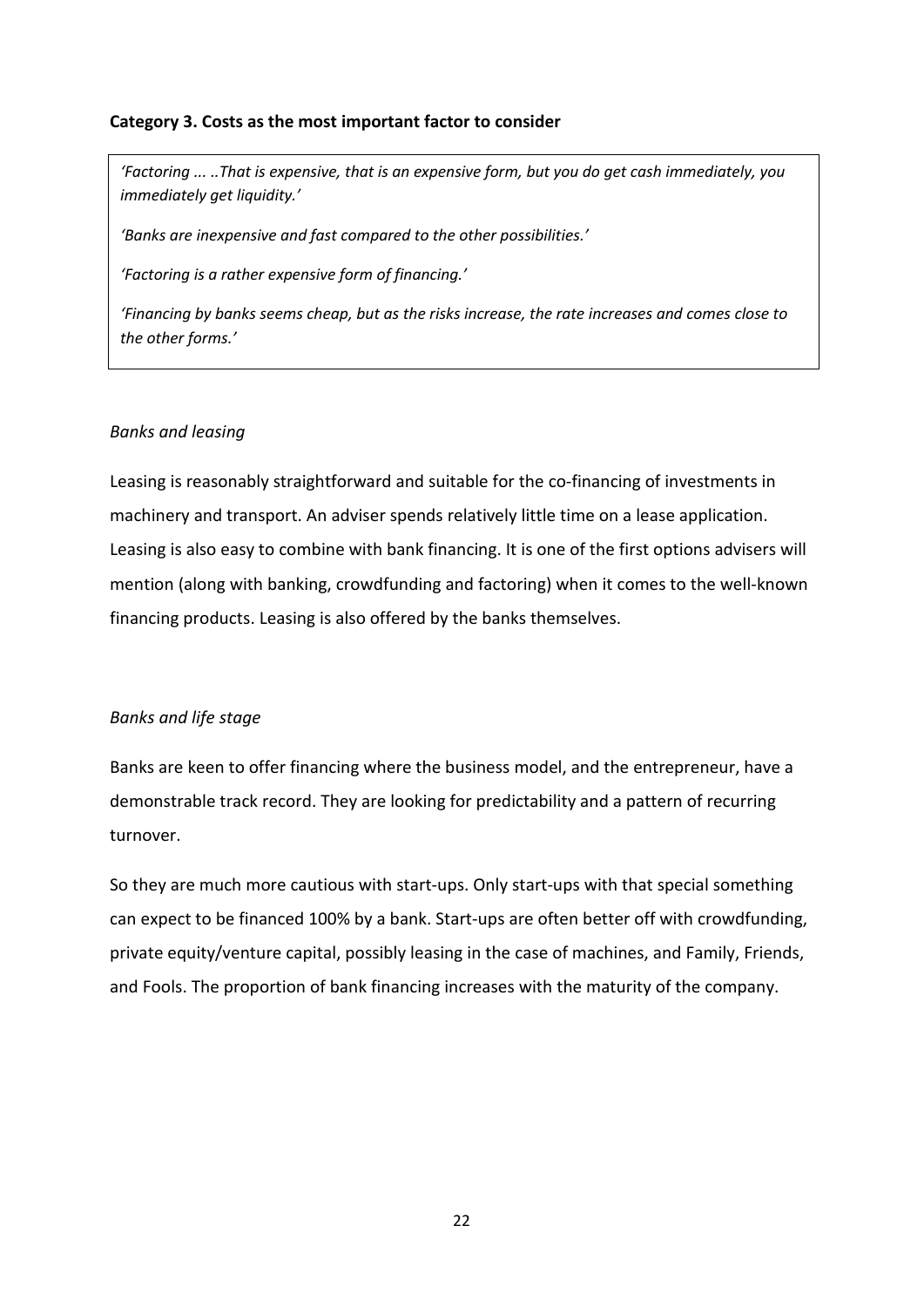*'Starters are often better off with a crowdfunding platform than with a bank, but if it is a starter with a silver lining' then you can use also a bank deposit.'*

*'Banks and starters that is not really the logical combination anymore.'*

*'I often use factoring, especially for high-growth businesses.'*

*'When it comes to entrepreneurs who have a very flexible demand for working capital, I will soon look at debtor financing, because that changes with the growth or shrinkage that takes place.'*

### *Banks and criteria*

Banks and the criteria they set for an SME client were mentioned 22 times by the advisers to SMEs who were interviewed. What is striking is that most people say that the criteria that an SME has to meet in order to obtain bank financing are constantly changing.

*"A credit analyst like that at the bank spends the whole day looking at applications behind closed doors. Does this guy ever get out and about?"*

*'Refinancing is often difficult, because the big banks have agreed with each other, we do not solve each other's problems. So if you have a problem with one bank you won't get a foot in the door at another bank.'*

This is one of the most difficult things to keep up with for an adviser. Some organisations keep a central record of it for their advisers. The policy of banks in this respect is determined from the top down, and the contact persons with whom financial advisers communicate must also keep to this mandate. It may be that one bank wants to finance a sector one week, and no longer the next week. There are also major differences among banks. According to the advisers, this has everything to do with Basel, solvency requirements and the perception of risks. Banks are constantly aware of the solvency requirements of their loan portfolios. For this reason, advisers say, banks have also become stricter in their lending standards. Previously, for example, a bank would say that if a company had sufficient capital within three years, it would be willing to finance it. Banks are now saying that there must be sufficient capital at the outset.

#### *Costs and time*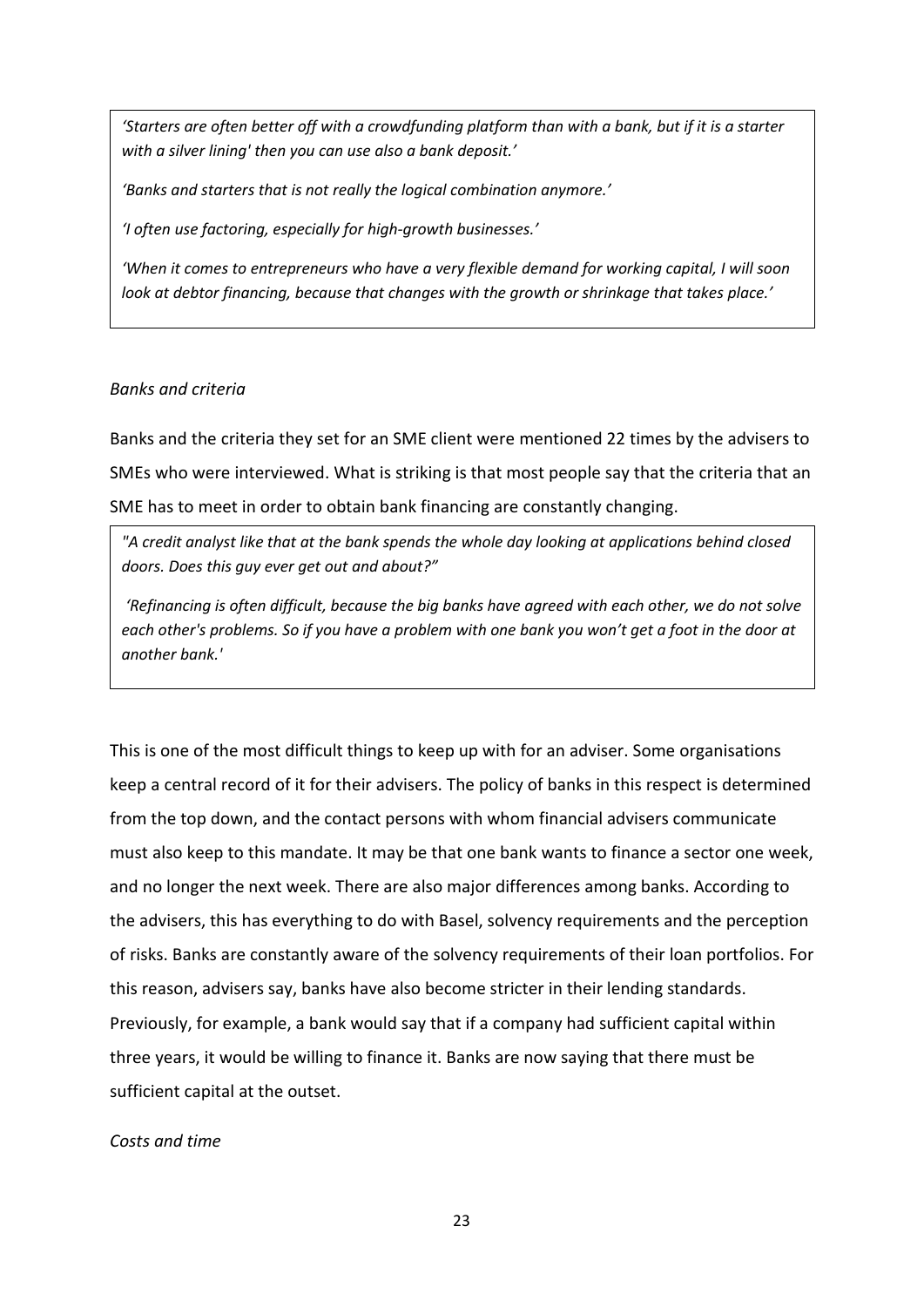The costs of advice (mentioned 211 times) and time (mentioned 97 times) are dominant aspects in the financing process. Only the information requested of the entrepreneur was mentioned more frequently (218 times). See Figure 3.



# **Figure 3: The number of times the elements of the advice process were mentioned during interviews**

Time and costs are mentioned by the interviewee 37 times in combination. These are important considerations for the process, because the more hours an adviser must charge, the higher the costs of the advice will be. It is clear from the interviews that financial advice from an adviser to an SME is usually too expensive, especially for start-ups and sole proprietors who want to expand or need some extra financial latitude. In that case, the amount of financing needed cannot justify the costs of the advice. In addition, there is a group of SMEs that can pay a little for financial advice, but not too much. There is a group of financial advisers who can provide this in a short time with a kind of hit-and-run approach: The adviser helps the entrepreneur just once with the financing requirement, and the adviser and the entrepreneur then part ways. SMEs with a little more room for manoeuvre can afford more-extensive financial advice. There is also a group of advisers who focus on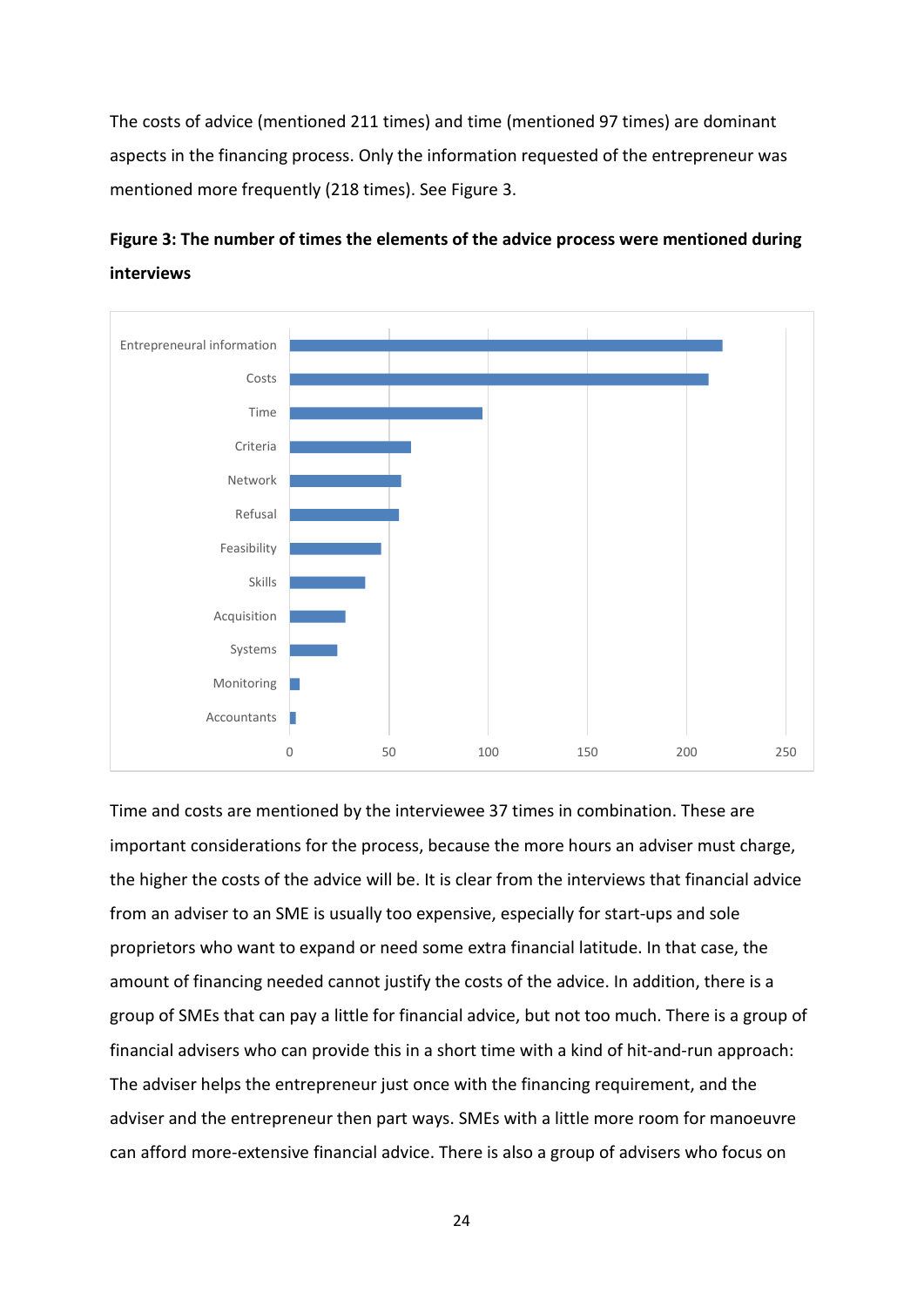these. These advisers also take the financial structure of the company into account in their analysis, and also look towards the future financial picture: forms of financing that are opted for now will also have an impact on flexibility and the range of options in the future.

There seems. on this score, to be a kind of dichotomy in the market for financial advice. On the one hand, there is a group of advisers who focus on smaller SMEs and who use a hit-andrun approach to keep the hours they put in and the costs they incur to a minimum. On the other hand, there is a group of advisers who have a longer-term relationship with SMEs and who can assist them more extensively with advice, not only on their current financing needs, but also on the financial structure and the future of the company in question. The latter, of course, costs more of the adviser's time, and results in a steeper bill.

### *Rational consideration and heuristics*

When analysing the codification with regard to unconscious habits (heuristics) and to their counterpart, a conscious consideration based on rational economic arguments, it is striking that the number of times interviewees refer to a rational consideration (45) is much greater than the number of times they actually make statements that can be traced back to one of the three accepted socio-psychological heuristics affect (14), availability (14) and confirmation (27). See Figure 4.

*'I try to regard every question about financing as tailor-made, and to see what can help that entrepreneur both right now and in the longer term.'*

*'Stacked financing is particularly interesting for growing companies.'*

*'Network, that is what it is all about in this world.'*

*'We network ourselves like crazy.'*

This gives financial advisers the impression that they are always carefully considering the dozens of existing forms of financing. From the analysis of the codified forms of financing, however, it appears that the advisers are talking primarily about bank loans, revolving credit from a bank, and leasing and factoring, whether from a bank or other entity, as the most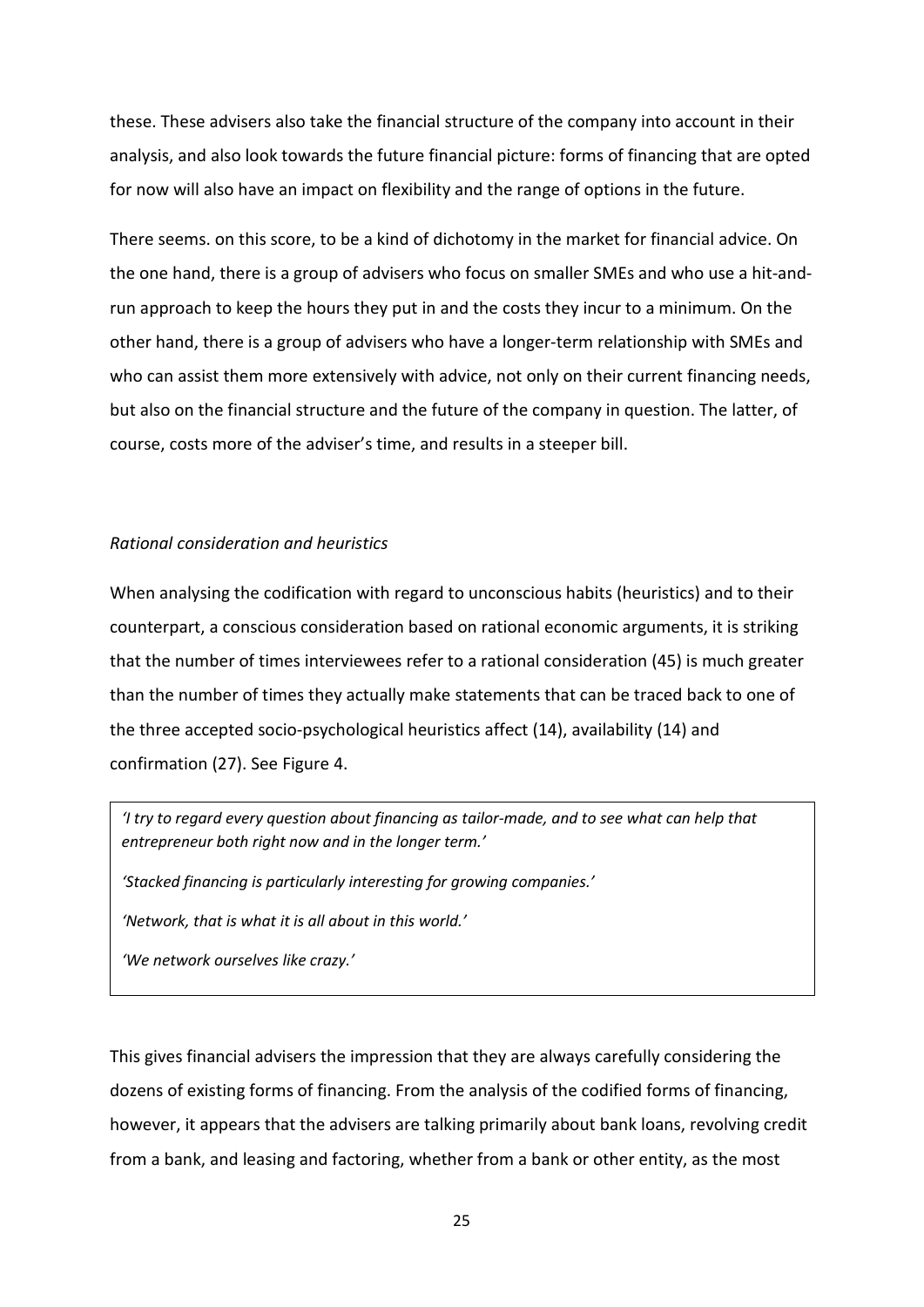frequently chosen form. Other forms of financing are sometimes mentioned, but they come up much less frequently in advisers' repertoires.



**Figure 4: The number of times heuristics and rational considerations are mentioned**

## **Discussion**

Financial advisers to SMEs seem to take a rather similar approach. They have a rather similar idea of what their role is, and of what clients and others expect of them. However, a distinction can be made between organisations. There is the hit-and-run way of working quick advice on financing with relatively few hours spent giving advice. And there are organisations that provide financial advice, looking at the longer term, too, and that build up a relationship with the entrepreneur. More hours are spent giving advice—and thus higher costs are incurred—than in a hit-and-run way of working.

The concept of heuristics is quite difficult to put into operation. The well-known heuristics are sometimes discussed. It was stated a number of times that something must feel good (affect heuristics). Interviewees also seem to opt for the obvious in a number of places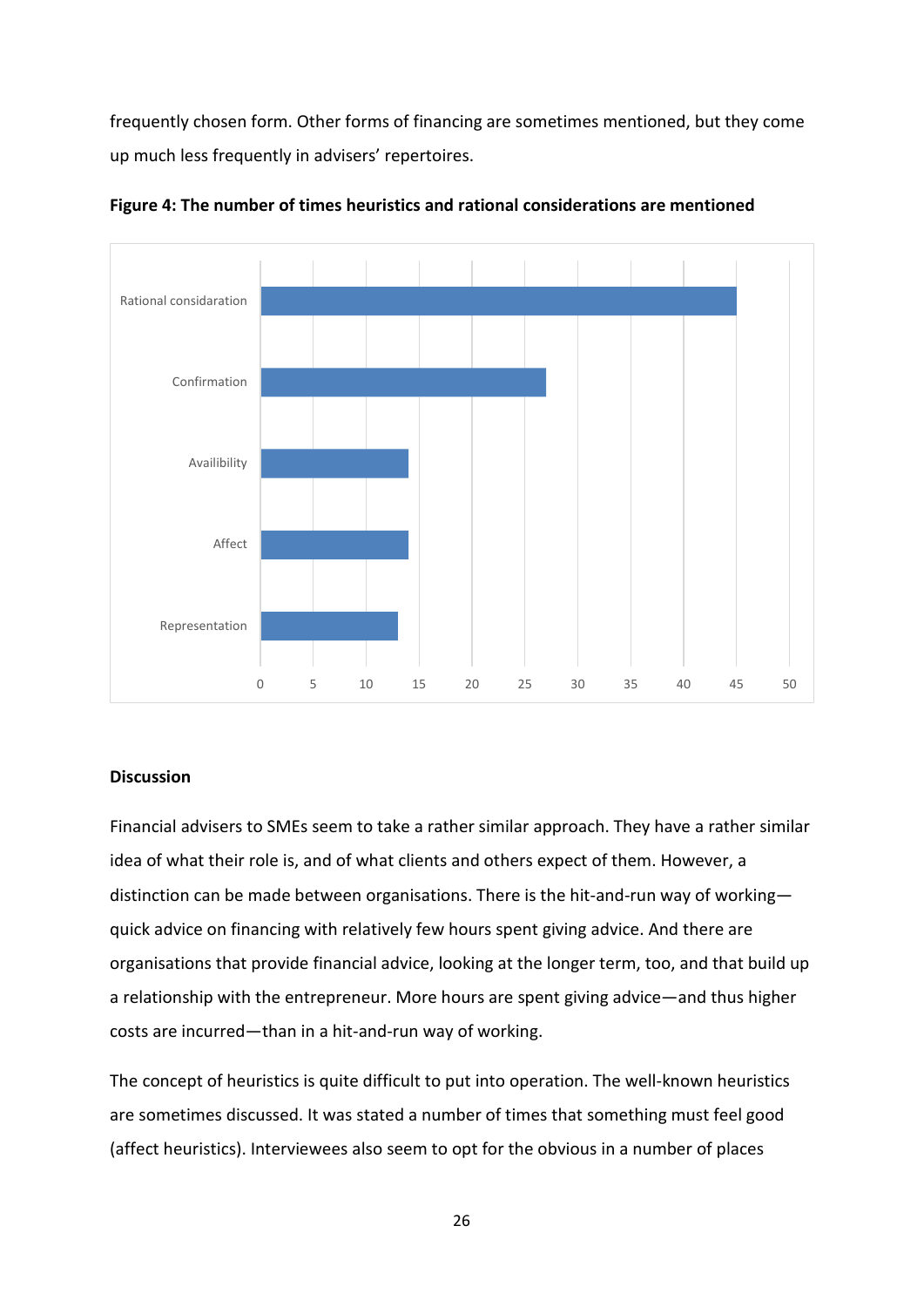(availability heuristics) and would like to see their prejudices confirmed (confirmation heuristics).

In short, if we extend the concept of heuristics to habits and conventions, these are certainly present in the market. While this study is expressly not about banks, but about the use of different forms of financing, banks keep coming to the fore. The empirical part focused emphatically on how advisers work and how they deal with various financing instruments. We can conclude that banking products always get the first look, and that, if that does not work, the search continues. The results also suggest that what is key to SME advisers is not arriving at the optimal financing solution, but keeping their clients satisfied.

This has a number of consequences for the propositions. With regard to Proposition 1 (Advisers have rules), it appears that: Financial advisers have personal preferences based on their experiences and their network. Based on this, over time they have developed certain habits and a particular approach to financing issues. The preferences, the habits and the approach to applications for financing vary from one financial adviser to the next and are more practically focused than inspired by theory.

As far as Proposition 2 is concerned (Views are divided), it appears that different financial advisers have different views on financing tools. This is particularly the case with financing by banks. The proposition is confirmed in the case of bank loans.

On the basis of the personal experiences of financial advisers, there are in fact many conflicting views on non-bank financing. This applies, for example, to crowdfunding and factoring. One SME adviser will see it as an attractive financing instrument, while another will have reservations about the costs and the risks involved, and the chances of success. The proposition does not hold for non-bank loans.

As for Proposition 3 (It is organisations that shape insights into instruments), it is not possible to substantiate it based on the results of the present study. Advisors are not influenced by the organisation for which they work when it comes to the forms of financing to be chosen. Mutual knowledge of financial instruments and possibilities is deliberately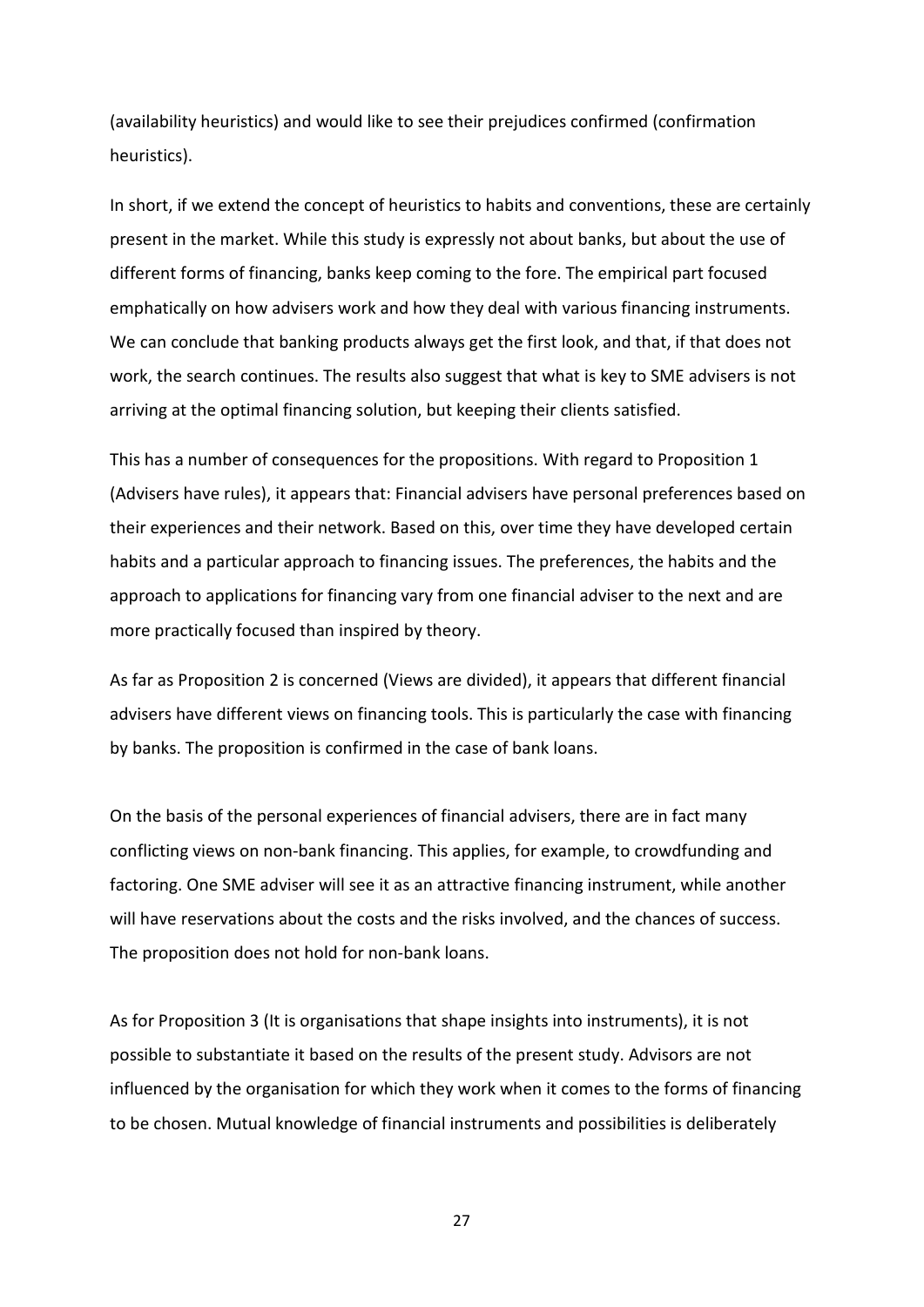shared and made available, and applications for funding are discussed and advice sought from colleagues. Alternatively, a two-eye principle is used. This applies to every consultant.

However, some substantiation can be found for Proposition 4 (Organisations determine the way of working). Advisers are clearly influenced by the organisation for which they work. An organisation's business model largely determines the approach that the financial advisers working there take. One organisation is focused on hit and run and can deal with a single financing request quickly and relatively cheaply. Other organisations are more focused on long-term relationships and the analysis of the financial structure of an SME and how it is organised. This is generally associated with more time and steeper costs. There seems, on this score, to be a kind of dichotomy in the market for financial advice for SMEs. The first market sector attracts smaller SMEs with smaller applications for financing and not such deep pockets. The second attracts somewhat larger and more mature SMEs, which can also use more comprehensive advice on their financial structure.

There are also a number of other points that stand out. It turns out that a financial adviser's network is very important to the work they do. It seems that this, rather than other considerations, often determines their decision. New suppliers and new technology (fintech) do not seem to be changing this situation—or to be doing so directly—even though the supply has grown, and the use of new forms of financing has been simplified by new technology. Still, new possibilities seem to be simply being missed. Advisers find it difficult to get off the beaten track. Ignorance of the products, a lack of time to study the instruments, and mistrust on the part of their clients—these are some of the reasons that may explain this.

The time aspect is perhaps the most prominent here. The financial adviser must come to a good decision in a limited period of time. This can often get in the way of an optimal choice of financing options, because the adviser can consider only a limited number of options. At such a moment, the adviser often seems to have made a well-considered choice to go down the beaten track. They can spend only a limited number of hours on any given case, in which the business case and all financial data must be properly substantiated.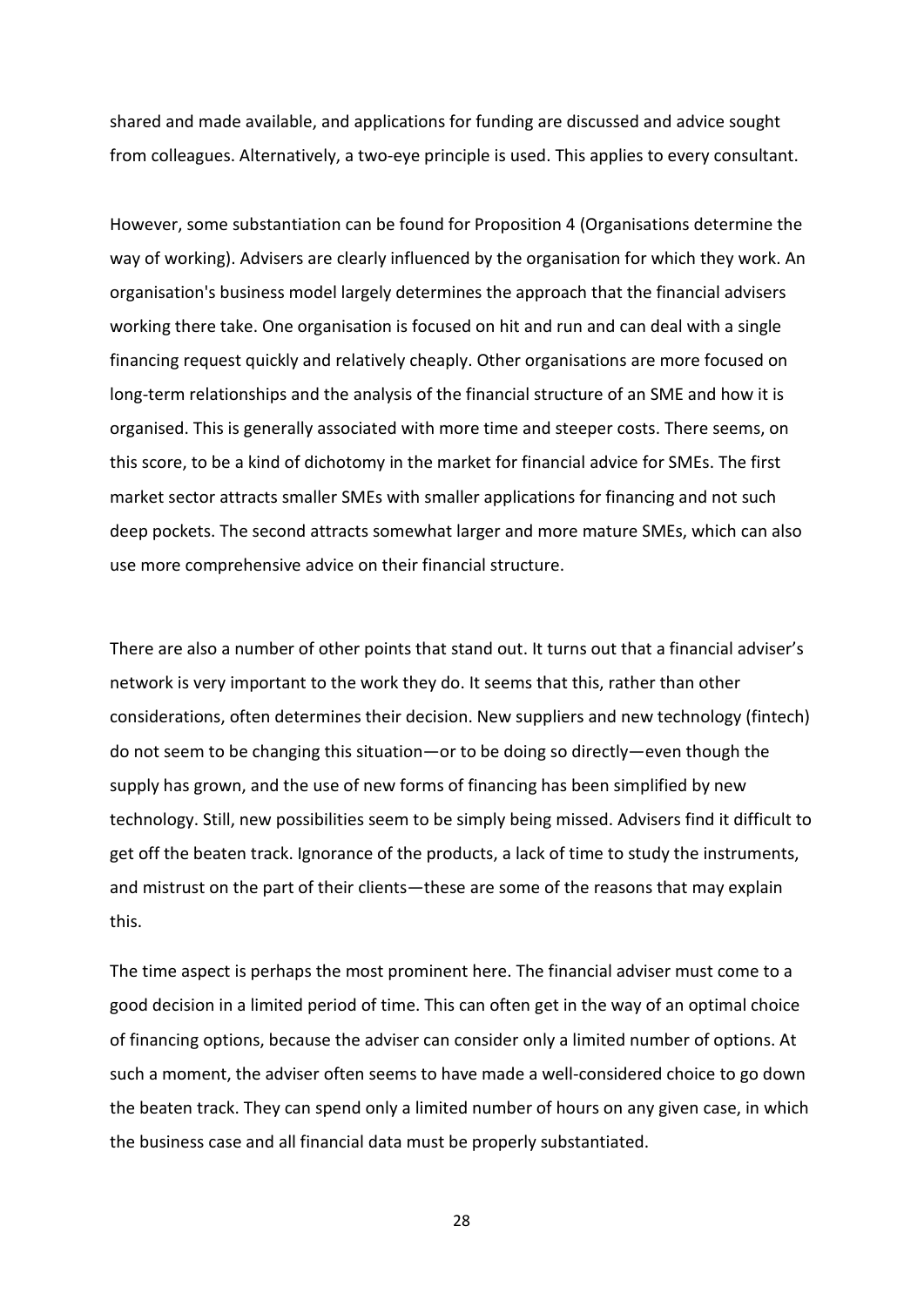#### **Concluding remarks**

Our analysis shows that there are several economically rational solutions. An economically sound solution for the SME adviser—from which they derive their income, and which satisfies their client—does not have to be the financially best solution for the client. Sometimes speed is more important (an entrepreneur may need funds quickly because, for example, the continuity of their business is at risk), and sometimes the adviser is able to spend only a very few hours on a recommendation, with the result that they cannot find the most inexpensive solution. These are all reasonable, logical economic reasons. Apparently, economic rationality depends on the context in which people live. Here Simon (1965) speaks of 'satisficing'. Economic actors do not seek the best rational solution but look for a solution that satisfies them in any event, simply because they cannot be aware of all the possibilities.

In addition, our analysis suggests that pecking-order theory is not followed by financial advisers. Financing by banks is so dominant that the freeing up of internal capital within the company, for example through leasing and factoring, is used much less often. Even the addition to pecking-order theory of Rao and Kumar's Family, Friends and Fools (2015) as a first step in financing gets nary a mention.

It seems that this process of satisficing in the financial advice given to SMEs is really important, simply because it is very difficult to understand all the possibilities and to weigh them all up *in toto*. The hours are limited, the client needs to know, and their satisfaction is more important than optimal financing. How these considerations affect each other will require further study.

We note that in the way independent advisers behave, the logic of the bank loan prevails, even in cases where other options are more appropriate, such as in securing working capital. There are many opinions about different forms of financing, but no adviser seems to have sufficient knowledge of all forms of financing to be able to solve the financing puzzle.

#### **REFERENCES**

Alvesson, M. & Sköldberg, K. (2009). *Reflexive methodology: New vistas for qualitative research (Second Edition)*, Sage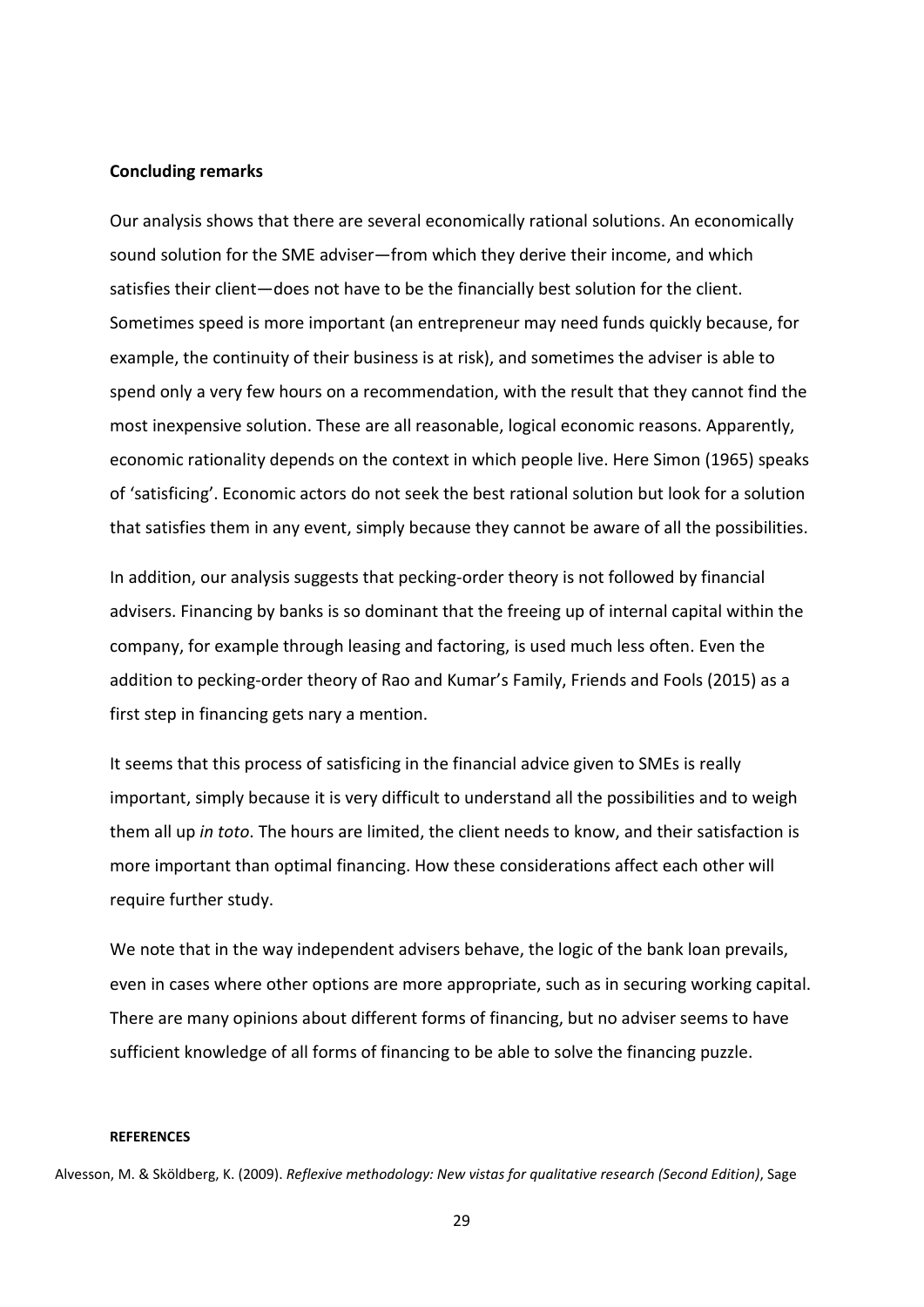- Ansari, S.M., Fiss, P.C., Zajac, E.J., 2010. Made to Fit: How Practices Vary as They Diffuse. Academy of Management Review 35, 67-92. doi:10.5465/AMR.2010.45577876.
- Artola, C., & Genre, V. (2011). Euro area SMEs under financial constraints: Belief or reality?
- Beck, T., & Demirguc-Kunt, A. (2006). Small and medium-size enterprises: Access to finance as a growth constraint. *Journal of Banking & finance*, *30*(11), 2931-2943.
- Berger, A. N., & Udell, G. F. (2006). A more complete conceptual framework for SME finance. *Journal of Banking & Finance*, *30*(11), 2945-2966.
- Bernard, H. R., & Ryan, G. W. (2010). Analyzing Qualitative Data: Systematic Approaches. Thousand Oaks, CA: Sage Publications.
- Cohen, M. D. (2007). Reading Dewey: Reflections on the study of routine. *Organization Studies*, *28*(5), 773-786.
- Duffhues, P.J.W. (2006), Ondernemingsfinanciering en vermogensmarkten, Wolters-Noordhoff
- ELI (2011), Naar een gezonde basis: bedrijfsfinanciering na de crisis, Advies van de expertgroep bedrijfsfinanciering, Ministerie van Economische Zaken, Landbouw en Innovatie, Den Haag.
- Ferrando, A., & Griesshaber, N. (2011). Financing obstacles among euro area firms: Who suffers the most?
- Fraser, S., Bhaumik, S. K., & Wright, M. (2015). What do we know about entrepreneurial finance and its relationship with growth?. *International Small Business Journal*, *33*(1), 70-88.
- Gregory, B. T., Rutherford, M. W., Oswald, S., & Gardiner, L. (2005). An empirical investigation of the growth cycle theory of small firm financing. *Journal of Small Business Management*, *43*(4), 382-392.
- Hsieh, H.F., & Shannon, S. E. (2005). Three approaches to qualitative content analysis. Qualitative Health Research, 15(9), 1277 –1288. doi:10.1177/1049732305276687
- Kahneman, D. (2002). Maps of bounded rationality: a perspective on intuitive judgment and choice. *Nobel prize lecture*, *8*, 351-401.
- Kumar, S., & Rao, P. (2015). A conceptual framework for identifying financing preferences of SMEs. *Small Enterprise Research*, *22*(1), 99-112.
- Koumakhov, R. (2009). Conventions in Herbert Simon's theory of bounded rationality. *Journal of Economic Psychology*, *30*(3), 293-306.
- Koumakhov, R. (2014). Conventionalism, coordination, and mental models: from Poincaré to Simon. *Journal of Economic Methodology* (ahead of print), 1-22.
- Loock, M., & Hinnen, G. (2015). Heuristics in organizations: A review and a research agenda. Journal of Business Research, 68(9), 2027-2036.
- Mac an Bhaird, C., & Lucey, B. (2011). An empirical investigation of the financial growth lifecycle. *Journal of Small Business and Enterprise Development*, *18*(4), 715-731.
- Mina, A., Lahr, H., & Hughes, A. (2013). The demand and supply of external finance for innovative firms. *Industrial and Corporate Change*, *22*(4), 869-901.
- Moritz, A., Block, J. & Heinz, A. (2016) Financing patterns of European SMEs an empirical taxonomy, Venture Capital, 18:2, 115-148, DOI:10.1080/13691066.2016.1145900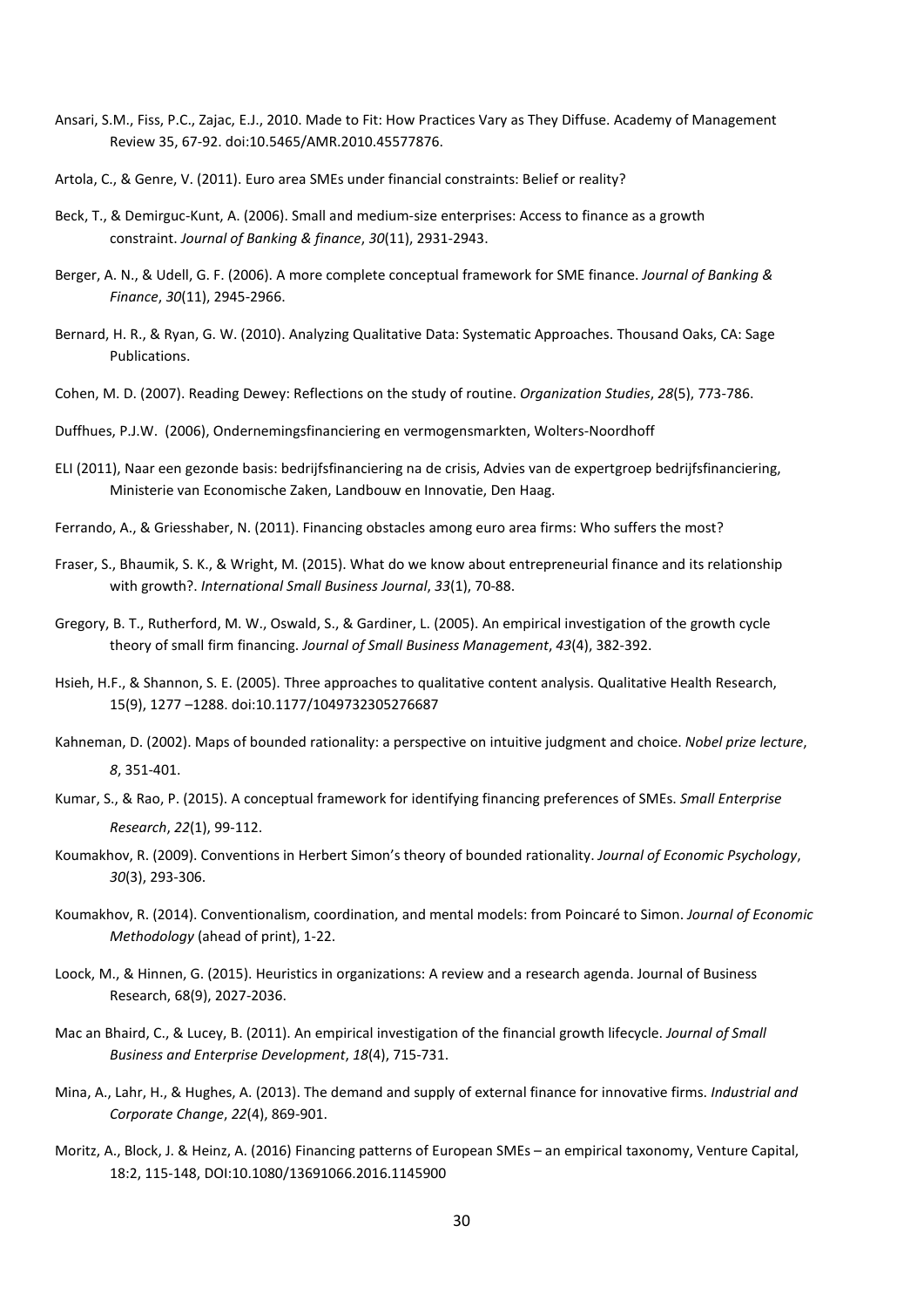Patton, M. Q. (2002), Qualitative research and evaluation method (3rd ed.). Thousand Oaks, CA: Sage Publications.

- Rauwerda, K., van Teeffelen, L., & de Graaf, F. J. (2016). Naar MKB-advies over gestapeld financieren. *Management control & accounting*, *2016*(6), 24-30.
- Robb, A. M., & Robinson, D. T. (2014). The capital structure decisions of new firms. *The Review of Financial Studies*, *27*(1), 153-179.
- Simon, H.A. (1965). Administrative decision making. *Public Administration Review*. New York, NY: Macmillan. 31-37.
- Simon, H.A. (1979). Rational decision making in business organizations. *The American Economic Review*, *69*(4), 493-513.
- Simon, H.A. (1991). Bounded rationality and organizational learning. *Organization Science*, *2*(1), 125-134.
- Treur, L (2018), Alternatieve financiering voor het MKB: nieuwe financieringsvormen goed voor miljard euro? Rabobank Themabericht juni 2018
- Udo, R., van Teeffelen, L., & de Graaf, F. J. (2018). Kennis en keuzes van adviseurs bij mkb-financiering: een eerste verkenning.
- Van der Veen, M., Ibrahimovic, A., Lentz, M., & van Teeffelen, L. (2015). MKB financiering: behoefteonderzoek en analyse.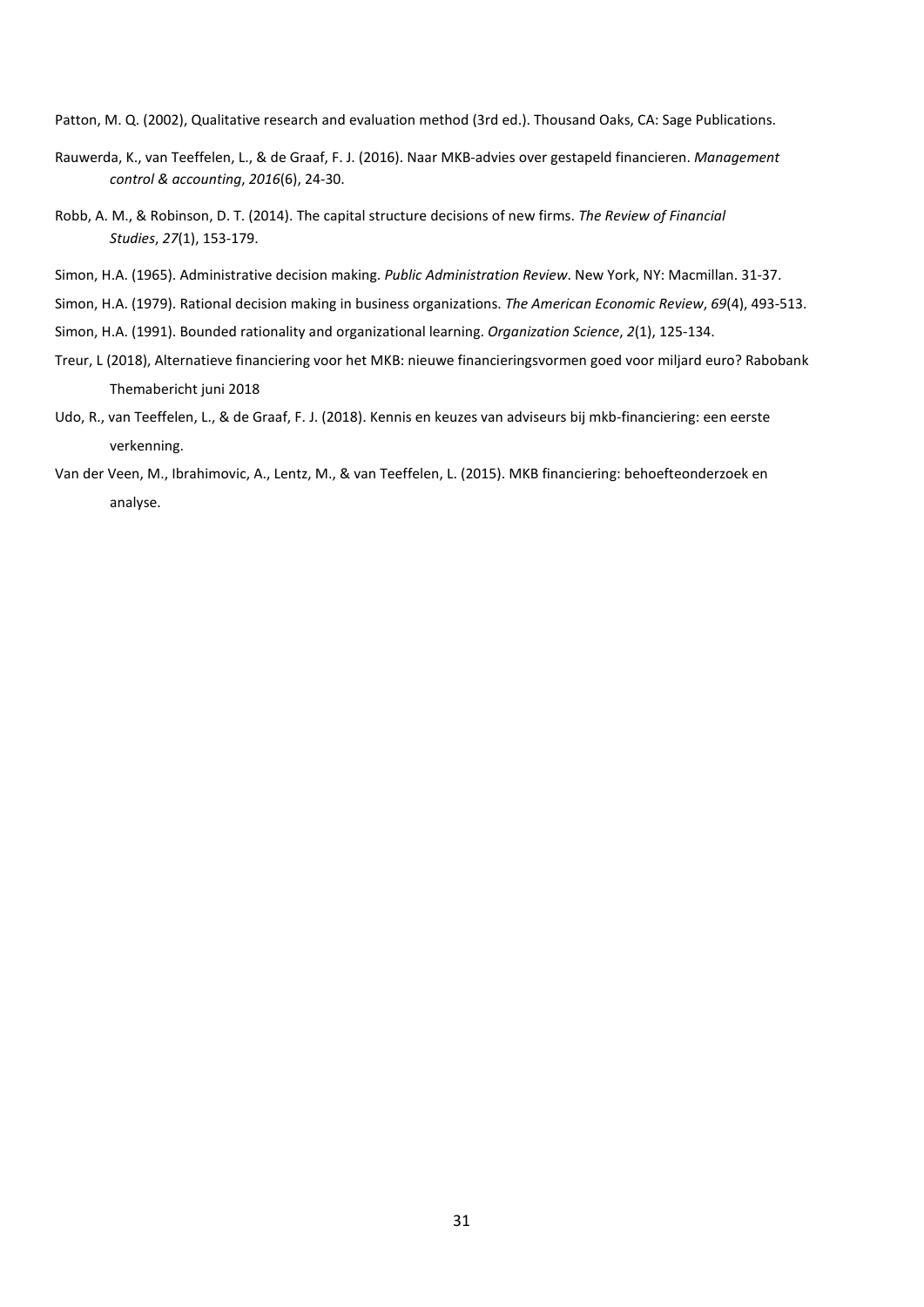## **Appendix 2.**

## **INTERVIEW PROTOCOL FOR HYBRID FINANCING**

Questions to about 25 advisers, some from the consortium (who visited everyone), and some from outside it:

Amsterdam, September 2017

During this interview we want to discuss four subjects (knowledge and skills, attitude, activities and tooling) in addition to the general characteristics:

## **GENERAL CHARACTERISTICS**

- **1.** Type of adviser: what role does advice play, type of clients (which sector(s)) What type of business is your company in?
- o Accountancy firm
- o Consultancy
- o Alternative financier
- o Bank
- o Other (please specify):

\_\_\_\_\_\_\_\_\_\_\_\_

- **2.** In what year was your company founded?
- **3.** How many people employed (the average for 2016) in full-time units (FTEs) in your company \_\_\_\_\_\_\_\_\_\_\_\_\_\_\_\_\_\_\_\_\_\_\_ FTSs? How many of them are financial advisers?
- **4.** How many regular customers does your company have?
- **5.** How many one-time customers does your company have per year?
- **6.** What role does the offering of advice play in your company?
	- How many of your clients do you advise on financing?
	- Are these one-off or annual recommendations?
- **7.** How many hours does your company spend on average on a client's financing request?
	- Do you work on the basis of
		- $\triangleright$  a fixed fee (subscription)?
		- $\triangleright$  a declaration of hours?
		- $\geq$  a commission?
	- To whom do you charge the fee?
		- $\triangleright$  Client
		- $\triangleright$  Financiers/providers (commission)
	- What is the success rate of the applications?
	- When do you stop the process?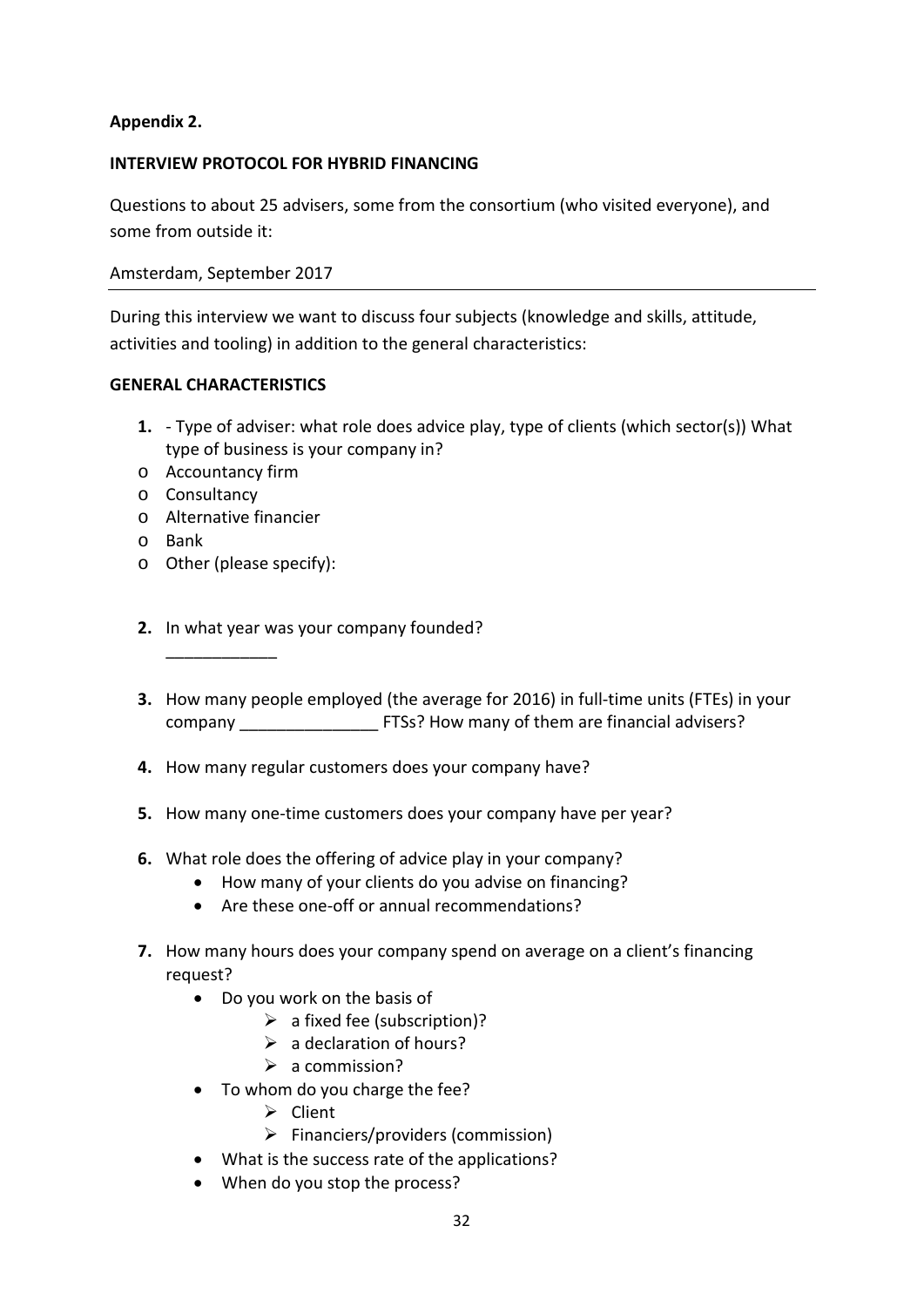- **8.** Which sector accounts for the majority of your company's turnover?
	- o Retail
	- o Wholesale
	- o Construction
	- o Transport and/or storage
	- o Hospitality industry
	- o Media (TV, radio), publishing
	- o IT services
	- o Financial or insurance services
	- o Art and culture
	- o Real estate, and rental of goods or leasing
	- o Auditors or legal services
	- o Agriculture, forestry, fisheries
	- o Production of goods
	- o Electricity, gas, air conditioning
	- o Water or waste management
	- o Education
	- o Healthcare and social work
	- o Recreation (sports and entertainment)
	- o Other (please specify):

Assumption: In this study, the following definition of hybrid financing is used:

*Hybrid financing is a mix of forms of financing that may include equity, debt in the form of both bank financing, and alternative forms of financing.*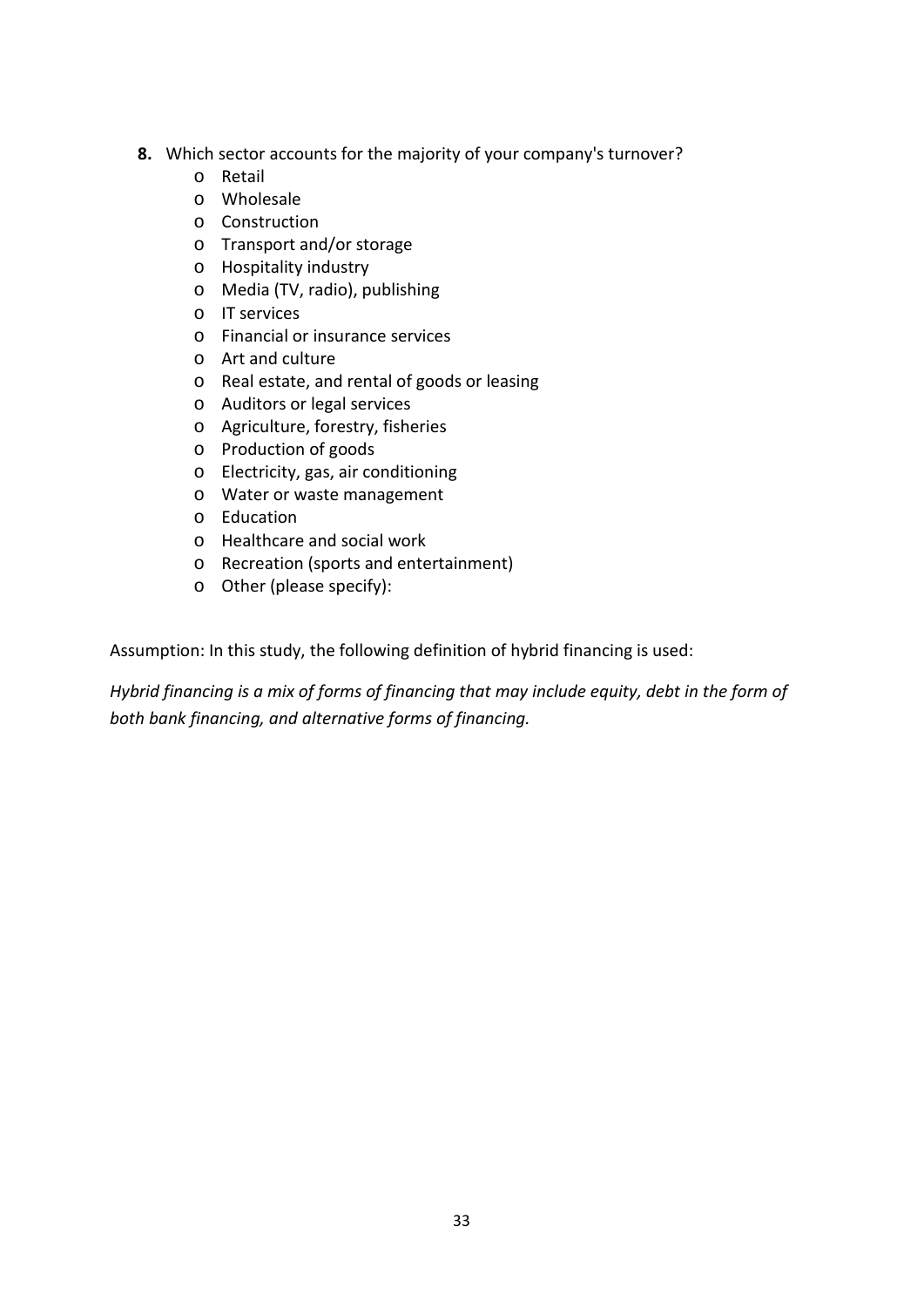# **TOPIC 1. KNOWLEDGE AND SKILLS (products, company and process)**

| <b>Products</b>        | <b>Process</b>                                | <b>Client</b>                |
|------------------------|-----------------------------------------------|------------------------------|
| A1)                    | <b>B1)</b>                                    | C1)                          |
| <b>Which financing</b> | What skills do you think a financial          | Which customer data do you   |
| products do you        | advisor needs in order to arrange             | think are necessary in order |
| know about in the      | hybrid financing?                             | to arrive at a financial     |
| field of hybrid        | <b>Analytical skills</b>                      | recommendation?              |
| financing?             | <b>Business-economics skills</b>              |                              |
|                        | <b>Networking Skills</b>                      |                              |
|                        | <b>Communication skills</b><br>$\bullet$      |                              |
|                        | <b>Credit management</b><br>$\bullet$         |                              |
| A2)                    | <b>B2)</b>                                    | C <sub>2</sub>               |
| <b>What knowledge</b>  | What knowledge do you lack in the             | How do you collect the       |
| do you lack in the     | area of hybrid financing?                     | client's data?               |
| area of hybrid         | <b>Analytical skills</b>                      | Entrepreneur                 |
| financing?             | <b>Business-economics skills</b><br>$\bullet$ | <b>Accountant</b>            |
| 9. Zooming in          | <b>Networking Skills</b><br>$\bullet$         | <b>Other</b>                 |
| on                     | <b>Communication skills</b><br>$\bullet$      |                              |
| products               |                                               |                              |
| that have              | <b>Credit management</b><br>$\bullet$         |                              |
| been                   |                                               |                              |
| identified             |                                               |                              |
| 10. Zooming in         |                                               |                              |
| on                     |                                               |                              |
| products               |                                               |                              |
| that have              |                                               |                              |
| not been               |                                               |                              |
| identified             |                                               |                              |
| A3) How do you         | <b>B3)</b>                                    | C3)                          |
| ensure that you        | In what ways do clients or prospects          | What information is required |
| acquire new            | come to you for financial advice?             | for an actual application or |
| knowledge and          | <b>One-off recommendation</b><br>$\bullet$    | applications for financing?  |
| keep abreast of        | Subscription/annual/structural                | The difference               |
| new                    |                                               | between a                    |
| developments?          |                                               | recommendation and           |
|                        |                                               | an application               |
|                        |                                               | C <sub>4</sub>               |
|                        |                                               | What information about the   |
|                        |                                               | entrepreneur/company is      |
|                        |                                               | also relevant in the case of |
|                        |                                               | hybrid financing?            |
|                        |                                               |                              |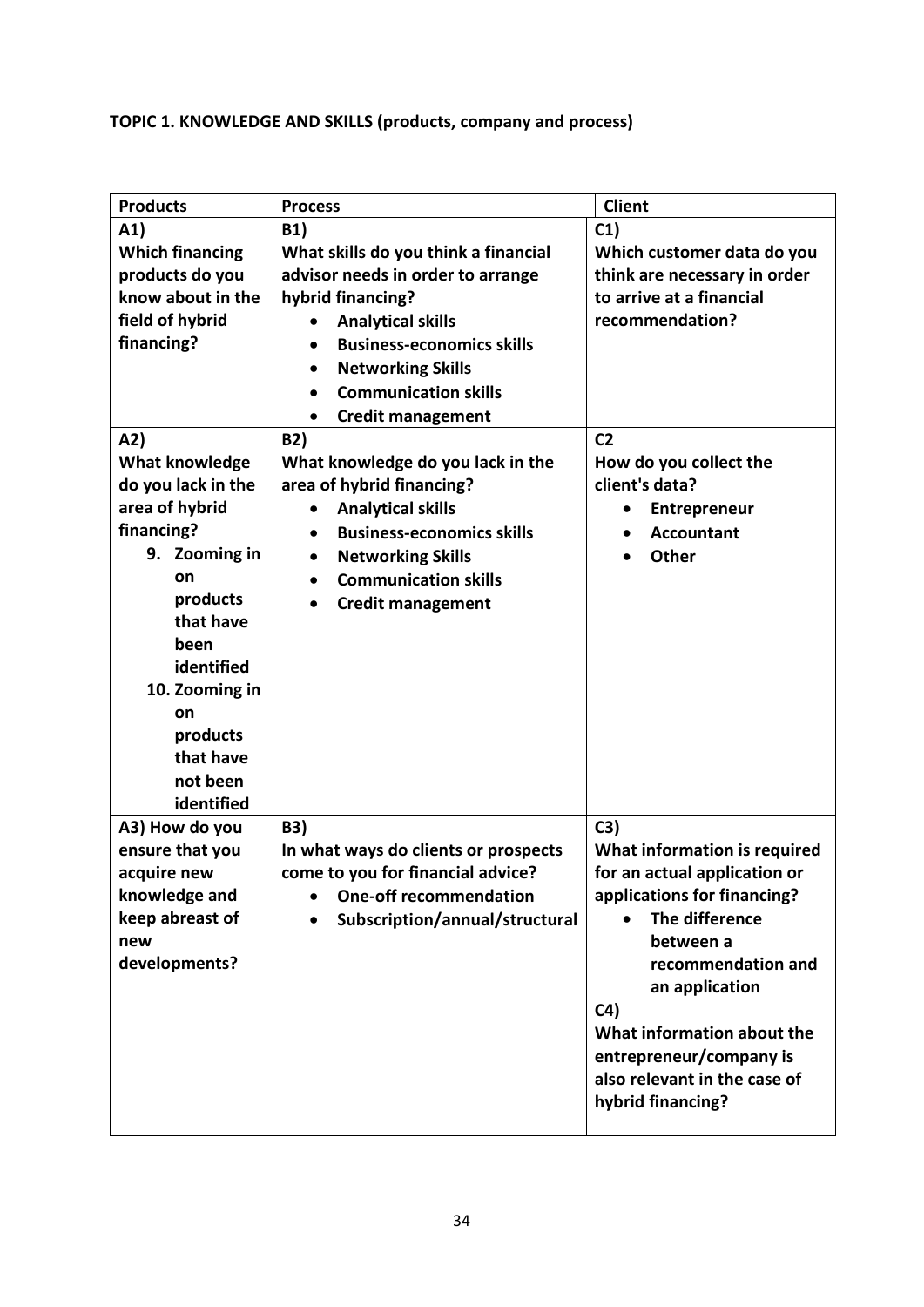|  | C5) question depending on       |
|--|---------------------------------|
|  | the answer to question 1 (on    |
|  | general characteristics)        |
|  | Do you also provide annual      |
|  | guidance regarding the          |
|  | annual figures of your clients? |
|  | C <sub>7</sub>                  |
|  | Does the life stage play a role |
|  | in the make-up of the           |
|  | financing? If so, what forms    |
|  | of financing do you consider    |
|  | appropriate for                 |
|  | a. A start-up                   |
|  | b. A growing company            |
|  | c. A mature company             |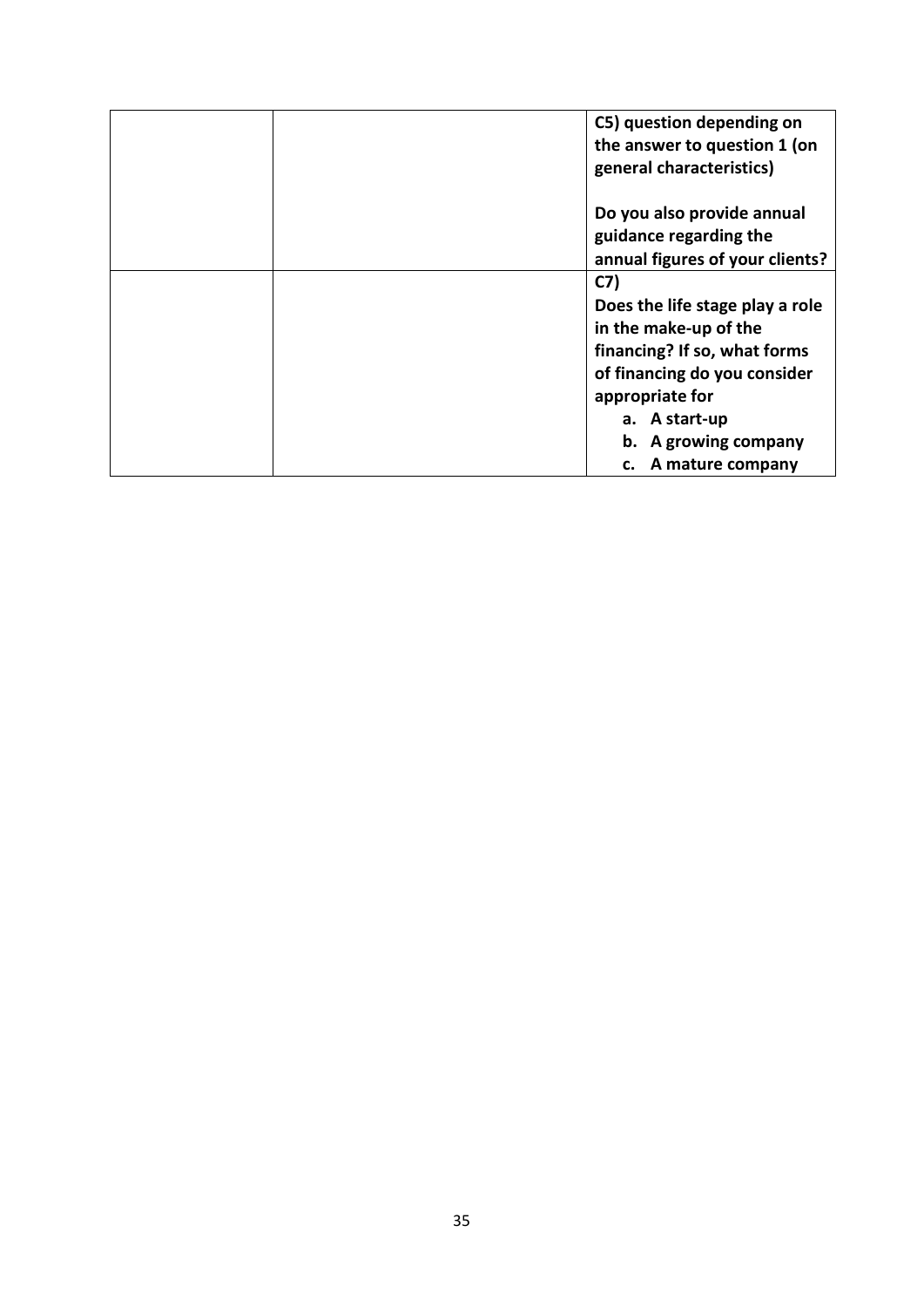## **TOPIC 2. ATTITUDE**

| <b>Adviser</b>                 | <b>Market</b>                 | <b>SME</b> entrepreneur        |
|--------------------------------|-------------------------------|--------------------------------|
| D1)                            | E1)                           | F1)                            |
| What do you think about        | What is the position in the   | What is the position in the    |
| hybrid financing?              | market of the independent     | market of the SME              |
| Do you see it as               | adviser with regard to        | entrepreneur with regard       |
| a. a necessity                 | hybrid financing, and how     | to hybrid financing, and       |
| b. an opportunity              | is this determined?           | how is this determined?        |
| c. a complex                   | Is the attitude               | What is the attitude among     |
| application                    | a. active                     | a. micro (<10                  |
| d. something else?             | b. cautious                   | employees, <2                  |
|                                | c. something else?            | million);                      |
|                                | Does the attitude differ      | b. small $($ < 10-50           |
|                                | by adviser? If so, how?       | employees, <10                 |
|                                |                               | million);                      |
|                                |                               | c. mid-sized (<50-250          |
|                                |                               | employees, <10-50              |
|                                |                               | million);                      |
|                                |                               | Does the attitude differ by    |
|                                |                               | sector? If so, how?            |
| D2)                            | E2)                           | F2)                            |
| Do you have preferred          | Are there certain products    | Do SMEs specifically ask for   |
| products and/or                | and/or combinations that      | certain financing products?    |
| combinations?                  | are preferred in the market   |                                |
| As for the financing           | for advice on financing?      | <b>Make a distinction here</b> |
| requirement:                   |                               | according to the size, sector  |
| a. 50K;                        |                               | and purpose of the             |
| b. 150K;<br>c. 500K?           |                               | financing.                     |
| As for the financing           |                               |                                |
| objective:                     |                               |                                |
| <b>Working capital;</b><br>а.  |                               |                                |
| Refinancing;<br>b.             |                               |                                |
| <b>Growth financing?</b><br>c. |                               |                                |
| D3)                            | E3)                           |                                |
| To what extent are you         | Are these products and/or     |                                |
| influenced by other people     | combinations (E2) in the      |                                |
| when putting together a        | interest of the client, or do |                                |
| recommendation?                | other motives play a role?    |                                |
| <b>Colleagues;</b><br>а.       |                               |                                |
| <b>Competitors;</b><br>b.      |                               |                                |
| Clients;<br>c.                 |                               |                                |
| Others?<br>d.                  |                               |                                |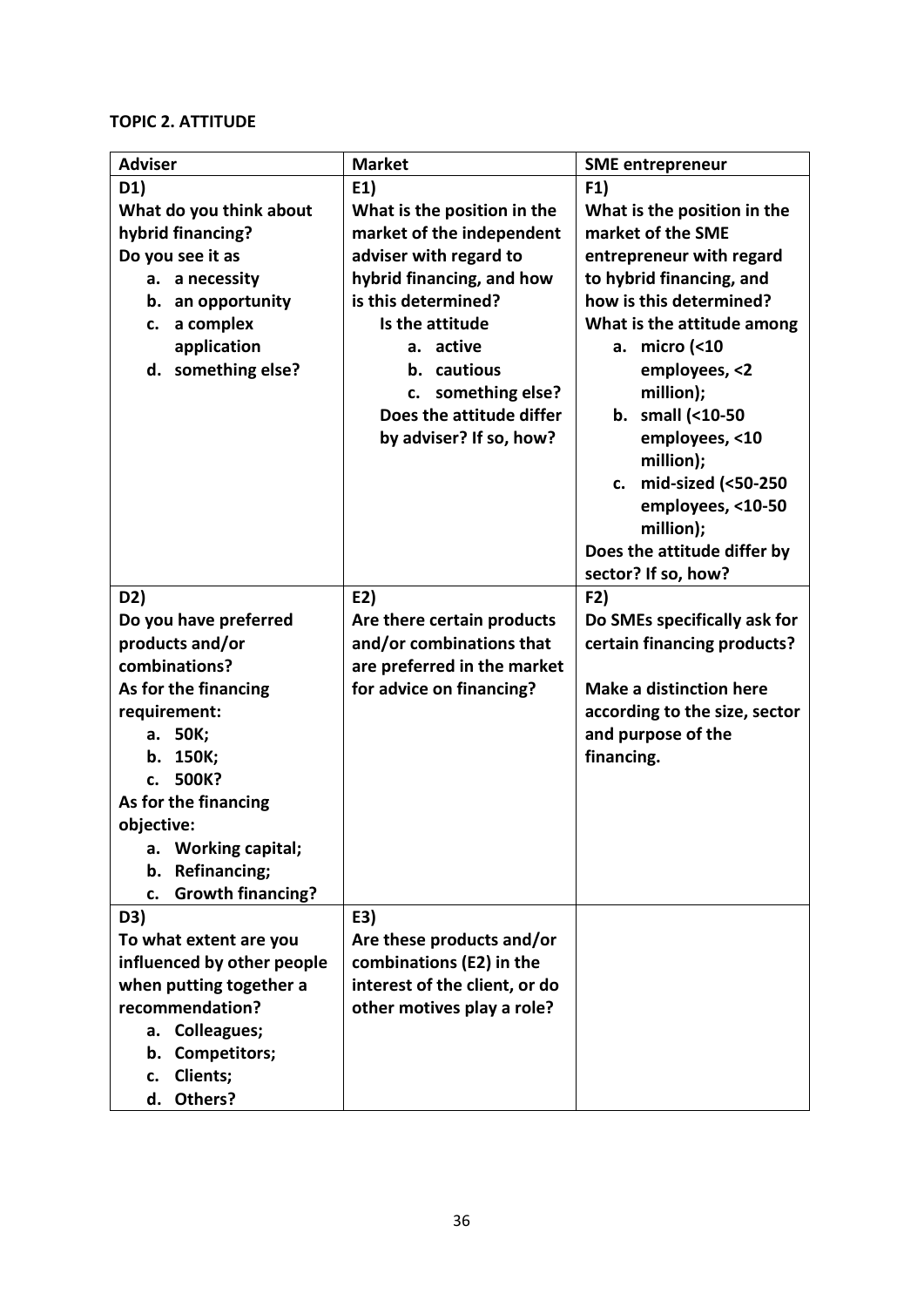## **TOPIC 3. ACTIVITIES**

| <b>Adviser</b>                                  | <b>Market</b>                    | <b>Financiers</b>                          |
|-------------------------------------------------|----------------------------------|--------------------------------------------|
| G1)                                             | H1)                              | 11)                                        |
| What steps do you take                          | What steps are generally         | To what extent are you                     |
| when offering financial                         | taken when financial advice      | familiar with the different                |
| advice?                                         | is offered? Do these differ      | conditions offered by                      |
|                                                 | from the approach you            | financiers?                                |
|                                                 | take?                            | <b>Think of collateral</b>                 |
|                                                 |                                  | <b>SBR</b><br>$\bullet$                    |
|                                                 |                                  | <b>Financial ratios</b><br>$\bullet$       |
|                                                 |                                  | <b>Client characteristics</b><br>$\bullet$ |
| G2)                                             | H2)                              | 12)                                        |
| What are the three main                         | What does the average            | Do the requirements once                   |
| differences between a                           | <b>SME think is a reasonable</b> | hybrid financing becomes                   |
| single-source and a hybrid                      | rate for financial advice        | an option differ from those                |
| financing                                       | (financing of no more than       | for single-source financial                |
| recommendation?                                 | 150K)?                           | advice?                                    |
|                                                 |                                  |                                            |
| G3)                                             | H3)                              | 13)                                        |
| What will you charge for a                      | What does the average            | Why do you ultimately                      |
| financial recommendation                        | <b>SME think is a reasonable</b> | choose a particular                        |
| (for financing of no more                       | rate for financial advice (for   | financier?                                 |
| than 150K)?                                     | financing of no more than        | <b>Conditions</b><br>$\bullet$             |
| $<$ E500,-<br>$\bullet$                         | 150K)?                           | <b>Relationship with</b><br>$\bullet$      |
| E500 - 1,000                                    |                                  | the bank                                   |
| E1,000 - 1,500<br>$\bullet$                     |                                  | <b>Commission</b><br>$\bullet$             |
| E1,500 - 2,000                                  |                                  | <b>Processing speed</b><br>٠               |
| > 2,000<br>$\bullet$                            |                                  | <b>Approval</b><br>$\bullet$               |
| G <sub>4</sub>                                  |                                  |                                            |
| What will you charge for a                      |                                  |                                            |
| recommendation on hybrid                        |                                  |                                            |
| financing (for financing of                     |                                  |                                            |
| no more than 150K)?                             |                                  |                                            |
| $<$ E500,-<br>$\bullet$                         |                                  |                                            |
| E500 - 1,000                                    |                                  |                                            |
| E1,000 - 1,500                                  |                                  |                                            |
| E1,500 - 2,000                                  |                                  |                                            |
| > 2,000                                         |                                  |                                            |
| G5)                                             |                                  |                                            |
| How many hours do you                           |                                  |                                            |
| have to spend on a<br>financial recommendation? |                                  |                                            |
| 5 hours                                         |                                  |                                            |
| 5 - 10 hours                                    |                                  |                                            |
|                                                 |                                  |                                            |
| 10 - 15 hours                                   |                                  |                                            |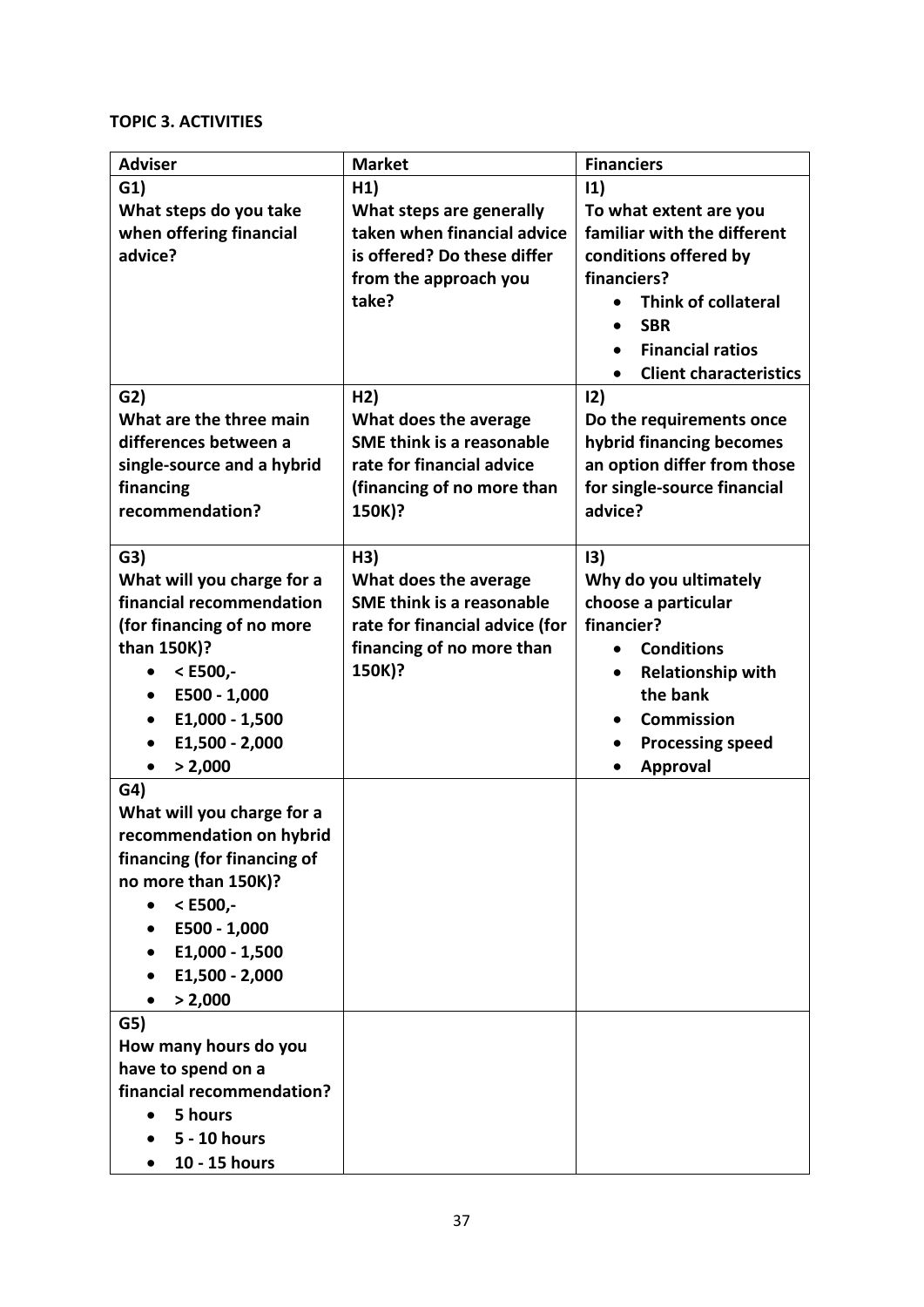| $\bullet$ 15 - 20 hours<br>> 20 hours<br>$\bullet$ |  |
|----------------------------------------------------|--|
| G6)                                                |  |
| How many hours do you                              |  |
| have to spend on a                                 |  |
| recommendation for hybrid                          |  |
| financing?                                         |  |
| 5 hours<br>$\bullet$                               |  |
| 5 - 10 hours<br>$\bullet$                          |  |
| 10 - 15 hours<br>$\bullet$                         |  |
| 15 - 20 hours<br>$\bullet$                         |  |
| > 20 hours<br>$\bullet$                            |  |

## **TOPIC 4. TOOLING**

| <b>Adviser</b>                                                                  | <b>Market</b>                                                                                                                                        | <b>Financiers</b>                                                                            |
|---------------------------------------------------------------------------------|------------------------------------------------------------------------------------------------------------------------------------------------------|----------------------------------------------------------------------------------------------|
| J1)                                                                             | K1)                                                                                                                                                  | L1)                                                                                          |
| Which ICT systems do you                                                        | To what extent are these                                                                                                                             | Do you use a digital                                                                         |
| use for financial advice in                                                     | systems that are used for                                                                                                                            | application system run by                                                                    |
| the area of reporting and<br>analysis?                                          | financial advice compatible<br>with each other?<br>The CRM, reporting,<br>analysis, and<br>application systems<br>can communicate<br>with each other | the providers?<br>By means of a<br>portal/platform<br>(fintech)<br>Why or why not?           |
| J2)<br>Which CRM systems do you<br>use?                                         |                                                                                                                                                      | L2)<br>Are these application<br>portals also suitable for<br>applying for hybrid<br>funding? |
| J3)<br>Which ICT systems do you<br>use for financial analysis<br>(e.g., Finan)? |                                                                                                                                                      |                                                                                              |
| J4)<br>Which ICT systems do you<br>use when applying for<br>funding?            |                                                                                                                                                      |                                                                                              |